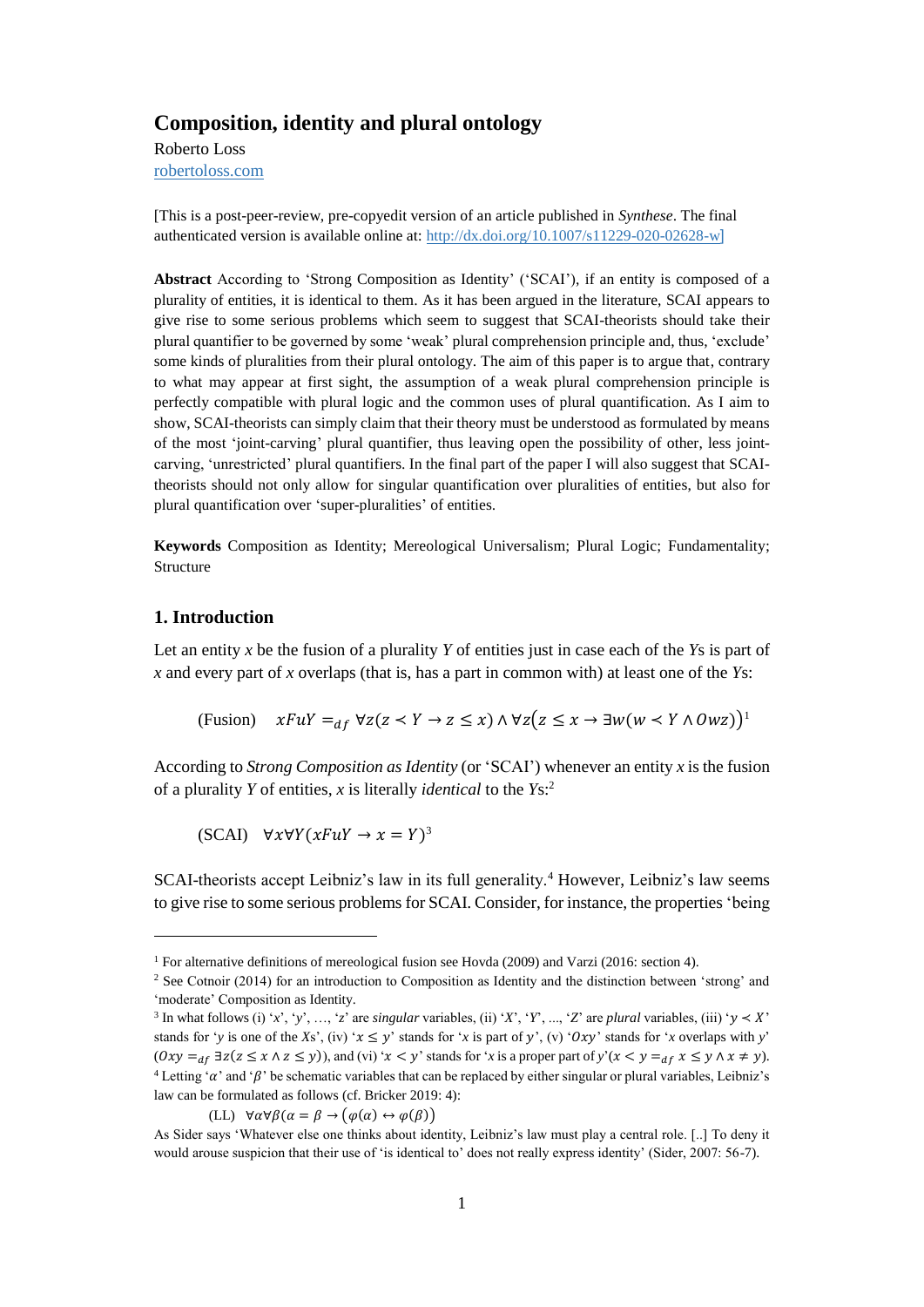one' and 'being many': the whole is *one*; yet the parts it fuses are *many*; so, how could they be identical? For this reason, some SCAI-theorists claim that the instantiation of these problematic properties must be thought of as being *relative* either to a certain way to count the entities in question, or to a certain way to conceptualize them. <sup>5</sup> This family of views can be called *count-relative* SCAI. <sup>6</sup> In this paper I will focus only on *non-count-relative*  SCAI, that is, the view according to which (i) wholes are literally identical to the parts they fuse, and (ii) problematic properties like 'being one' and 'being many' are *absolutely* instantiated, and not relative to a 'count' or to a 'way of conceptualizing'.<sup>7</sup> Most importantly, non-count-relative SCAI accepts the following principle concerning the 'oneof' predicate which I will, thus, take to be valid throughout the paper:

$$
(\text{One-of)} \quad \forall X \forall Y \big( X = Y \to \forall z (z \prec X \leftrightarrow z \prec Y) \big)
$$

The main motivation behind SCAI is its apparent ability to give a straightforward account of the innocence of mereology. In fact, if a whole is identical to the parts it fuses, then insofar as one is committed to the existence of the parts, a commitment to the whole appears to come at no additional 'ontological cost'.<sup>8</sup> As it has been argued in the literature, however, non-count-relative SCAI (henceforth, simply 'SCAI') gives rise to some serious problems, since it appears to entail the so-called 'Collapse' principle, which says that, if an entity *x* fuses a plurality *Y* of entities, then something is a part of *x* if and only if it is one of the *Y*s (or, more simply, according to which an entity can fuse only the plurality of its parts):<sup>9</sup>

$$
(\text{Collapse}) \quad \forall x \forall Y \big( x F u Y \rightarrow \forall z (z \le x \leftrightarrow z \prec Y) \big)
$$

As Sider (2014) and I (Loss 2019) have argued, the culprit behind these problems seems to be the standard plural comprehension principle, according to which if there is at least something that  $\phi$ s, then there is the plurality of the  $\phi$ -ers:

$$
(CMP) \quad \exists x \phi x \rightarrow \exists Y \forall x (x \prec Y \leftrightarrow \phi x)
$$

Therefore, both Sider (2014) and I (Loss 2019) have suggested that SCAI-theorists should instead employ some 'weak' plural comprehension principle entailing, as Sider (2014) puts it, that there are 'fewer pluralities than one normally expects' (Sider 2014: p. 213). In particular, I have argued that the best plural comprehension principle for SCAI-theorists is

<sup>5</sup> For instance, according to Bøhn (2014), 'I can hold one and the same thing in my hand and truly say of it that it is one deck of cards, but fifty-two cards. One and the same thing is thus 1 when thought of under (or picked out by) the concept DECK OF CARDS, but 52 when thought of under (or picked out by) the concept CARD' (Bøhn 2014: 145).

 $6$  See, for instance, Bøhn (2014, 2019), Wallace (2011a, b), and Cotnoir (2013)

<sup>7</sup> See, for instance, Payton (2019) and Loss (2019) on two recent ways of accounting for the idea that a whole is both one and many without relativizing 'being one' and 'being many' to counts or ways of conceptualizing. <sup>8</sup> On the idea that CAI entails that mereology is innocent see, among others, Cotnoir (2014: 7), Bennett (2015: 256), Varzi (2014: 49), and Hawley (2014: 72).

<sup>9</sup> See Sider (2007, 2014), and Yi (1999, 2014).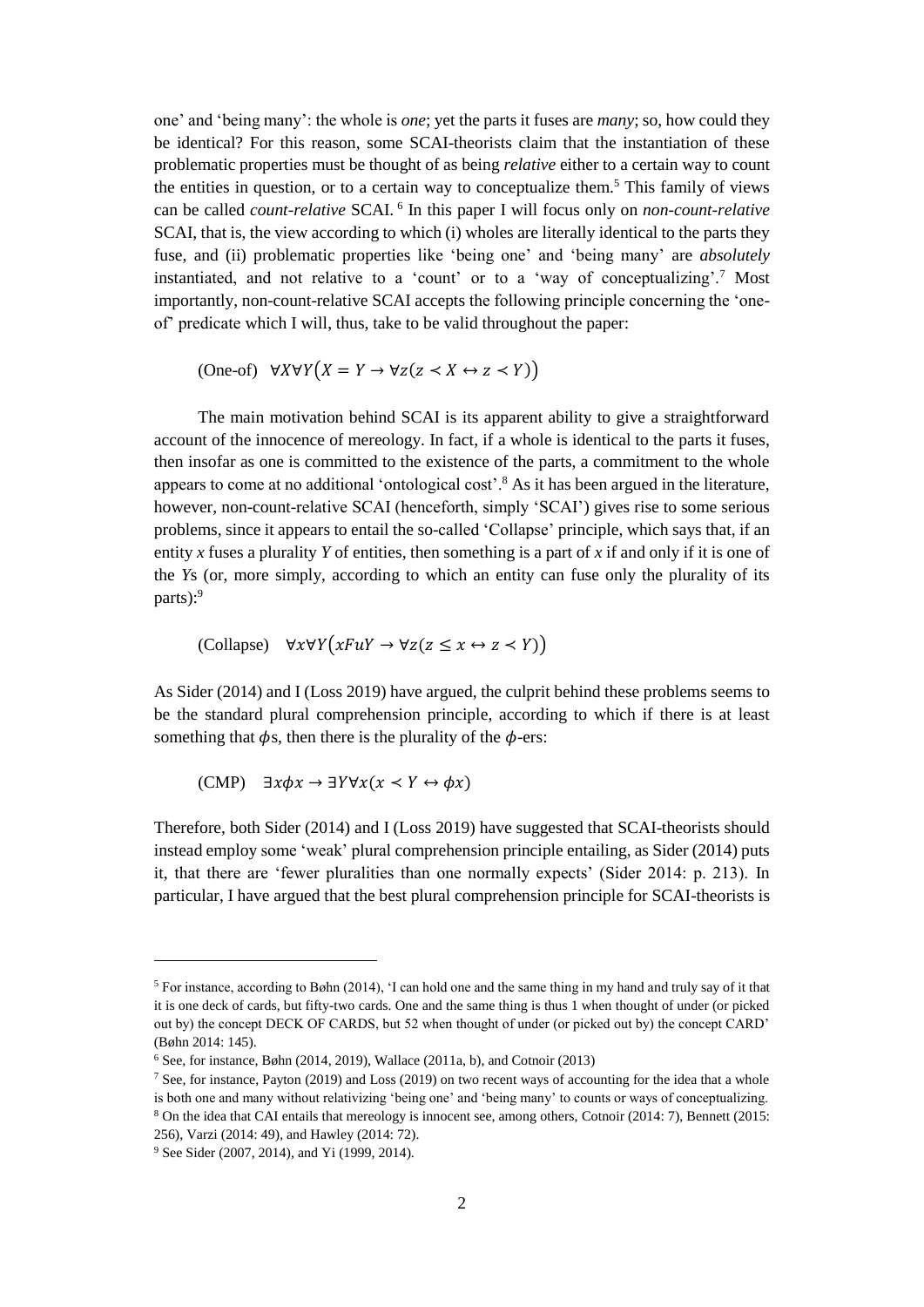one that entails, jointly with SCAI and the assumption of atomism, that there are only pluralities of mereological *atoms* (Loss 2019).

The strategy of solving the problems of SCAI by embracing a weak plural comprehension may appear to be deeply problematic, at least *prima facie*. In fact, the kind of 'restriction' of the standard plural comprehension principle necessary to avoid all the bad consequences of Collapse appears to be so drastic that it makes plural logic and plural quantification *useless* for their common purposes such as: the interpretation of secondorder logic, the foundation of set theory, or the semantic interpretation of plurals in natural languages. The aim of this paper is to argue that this line of thought can be resisted. As I will argue, SCAI-theorists can simply claim that the plural quantifier by means of which they express their theory is the most 'joint-carving' plural quantifier, in the sense of Sider (2011). This, however, appears to be perfectly compatible with the existence of a less-thanmaximally-joint-carving plural quantifier obeying the usual, 'unrestricted' plural comprehension principle. I will thus conclude that the kind of ontologically innocent mereology promised by SCAI-theorists is not incompatible with plural logic. In the final part of the paper I will also address a couple of objections to this way of understanding SCAI and suggest that, in the same way in which SCAI allows for singular quantification over pluralities of entities (that is, for singular quantifications over things that are identical to pluralities of entities), it should also allow for plural quantification over pluralities of pluralities of entities, or 'super-pluralities' (that is, for plural quantifications over pluralities that have proper pluralities as 'members').

In what follows I will work against the backdrop of (i) *classical mereology*, axiomatized by means of the following three principles:

(Transitivity)  $\forall x \forall y \forall z ((x \le y \land y \le z) \rightarrow x \le z)$ 

(Weak Supplementation)  $\forall x \forall y (x \leq y \rightarrow \exists z (z \leq y \land \sim 0zx))$ 

(Universalism)  $\forall X \exists y (y F u X)^{10}$ 

and (ii) *atomism*, thought of as the idea that every entity has atomic parts (' $Ax$ ' stands for '*x* is a mereological atom' and is short for '~∃ $y(y \le x)$ '):<sup>11</sup>

(Atomism)  $\forall x \exists y (y \le x \land Ax)$ 

## **2. How to avoid the bad consequences of Collapse**

The following plural comprehension principle is usually assumed to be an axiom of plural logic: 12

(CMP)  $\exists x \phi x \rightarrow \exists Y \forall x (x \leq Y \leftrightarrow \phi x)$ 

 $10$  See Hovda (2009) for other ways to axiomatize classical mereology.

 $11$  For a recent discussion of this definition of atomism see Varzi (2017).

<sup>12</sup> See Linnebo (2017: section 1.2). I am also assuming in this paper that no plurality is empty (*Ibid.*):  $(NEP)$   $\forall X \exists y (y \prec X)$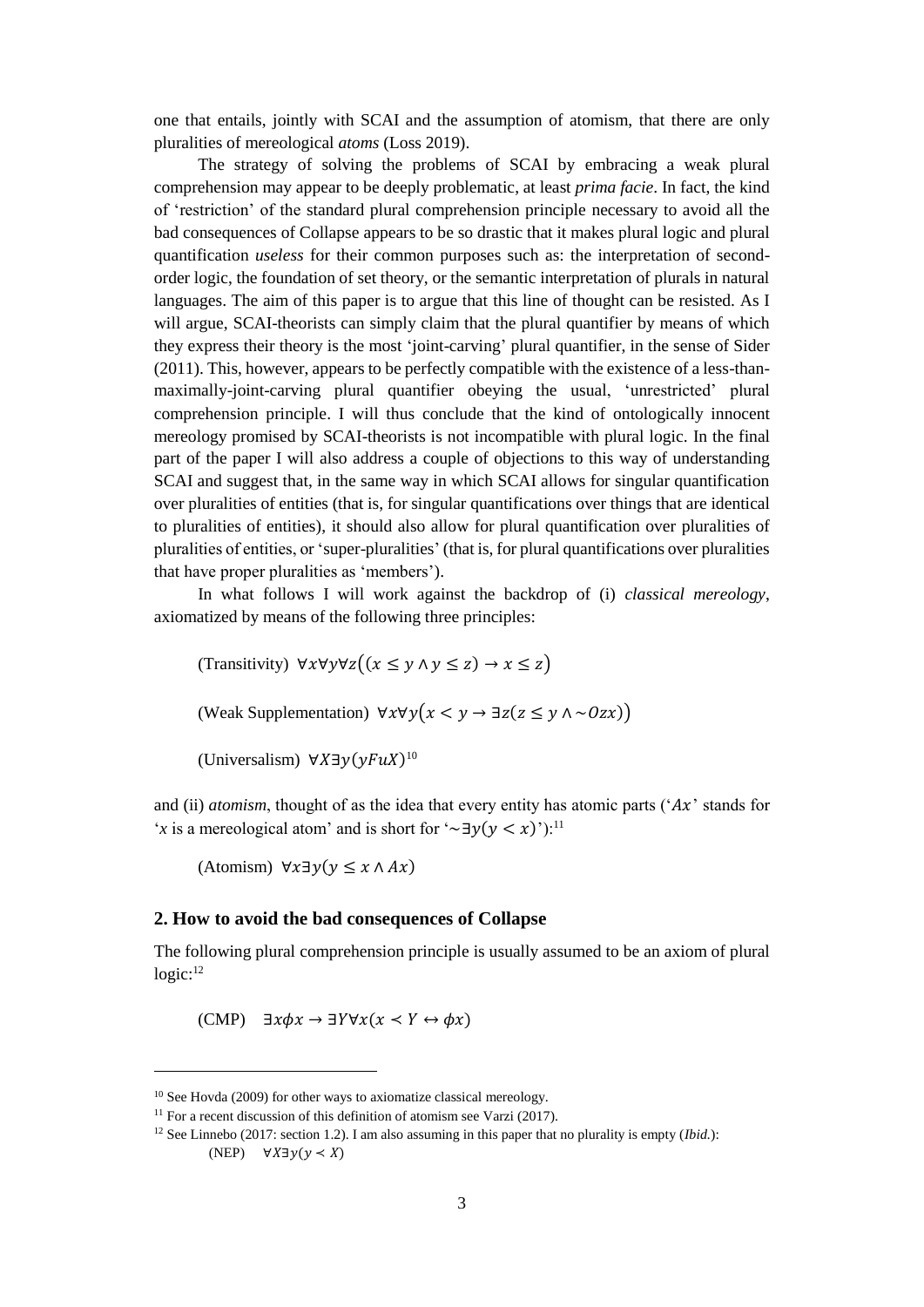(CMP) can be used to prove the 'Covering' principle, according to which, if *x* is part of *y*, there is some plurality of entities *W* such that *y* fuses the *W*s and *x* is one of the *W*s:<sup>13</sup>

(Covering) 
$$
\forall x \forall y (x \leq y \rightarrow \exists W (y \in \mathbb{R} \land x < W))
$$

In turn, SCAI and Covering entail the infamous 'Collapse' principle, according to which, if x fuses a plurality Y of entities, then something is a part of x if and only if it is one of the *Ys* (or, more simply, according to which an entity can fuse only the plurality of its parts):<sup>14,15</sup>

$$
(\text{Collapse}) \quad \forall x \forall Y \big( x F u Y \rightarrow \forall z (z \le x \leftrightarrow z \prec Y) \big)
$$

As it has been shown in the literature, in the presence of the comprehension principle (CMP) the Collapse principle gives rise to some serious problems.<sup>16</sup> Consider, for instance, the problem that I have called the 'Walls, Bricks, and Atoms' problem, or 'WaBrA' problem for short (Loss 2019: section 3). Suppose that a certain wall and a certain plurality of bricks are such that every brick is part of the wall and every part of the wall overlaps at least one of the bricks. By the definition of fusion, the wall fuses the plurality of the bricks. However, the wall has also other parts beside the bricks (like, for instance, all of its atomic parts) *contra* Collapse. Furthermore, Collapse has also been argued to entail *mereological nihilism*, that is, the claim that nothing has proper parts.<sup>17</sup> The simplest argument to this effect goes as follows. Take any composite entity *x*. By (CMP) there is the plurality *Y* of entities that are identical to *x*. *x* clearly fuses the *Y*s. It follows from Collapse that every part of *x* is one of the *Y*s, and therefore, that every part of *x* is identical to *x*, so that *x* has no *proper* parts. *Contradiction*! Therefore, nothing has proper parts.<sup>18</sup>

Following Sider (2014), one can take the culprit behind these problems to be (CMP). In fact, on the one hand,  $(CMP)$  appears to be necessary to prove Collapse.<sup>19</sup> On the other hand, it is (CMP) which (implicitly) allows us to infer from the fact that something is a brick that there is the plurality of the bricks, and from the fact that *x* exists that there is the plurality of the entities that are identical to *x*. Therefore, the moral of the story in this case seems to be that SCAI-theorists must reject (CMP) and embrace a *weaker* comprehension principle. Both Sider (2014) and I (Loss 2019) discuss alternative plural comprehension

<sup>&</sup>lt;sup>13</sup> *Proof.* Suppose that, for some x and y, x is part of y. It follows that that there is something that is identical to either *x* or *y*. By (CMP) we have, thus, that there is a plurality  $W$  of entities such that something is one of the *W*s if and only if it is identical to either *x* or *y*. Therefore, *x* is one of the *W*s. From the definition of fusion it follows that *y* fuses the *W*s. QED

<sup>&</sup>lt;sup>14</sup> *Proof.* Suppose that *x* fuses the *Y*s. By the definition of fusion we have that if an entity *z* is one of the *Y*s. then *z* is part of *x*. Conversely, if *z* is part of *x*, it follows from Covering that there is some plurality *W* such that *x* fuses the *W*s and *z* is one of the *W*s. By SCAI, *x* is identical to both the *W*s and the *Y*s. Therefore, the *W*s and the *Y*s are the same plurality of entities. By (One-of) the *W*s and the *Y*s have the same members, so that *z* is also one of the *Y*s. QED

<sup>&</sup>lt;sup>15</sup> See Sider (2007, 2014), and Yi (1999, 2014). Here I am following in particular Sider (2014).

<sup>&</sup>lt;sup>16</sup> On the problems deriving from the Collapse principle see, among others, Sider (2007, 2014), Yi (1999, 2014), Calosi (2016), and Loss (2018, 2019).

<sup>17</sup> See Calosi (2016) and Loss (2018).

<sup>18</sup> See Loss (2018: 371). Gruszczyński (2015) presents a similar argument using sets instead of pluralities.

<sup>&</sup>lt;sup>19</sup> (CMP) is needed to prove the Covering principle. In fact, without (CMP) there is no guarantee that, if *x* is part of *y*, then there is some plurality of entities containing *x* and such that *y* is their fusion (see above).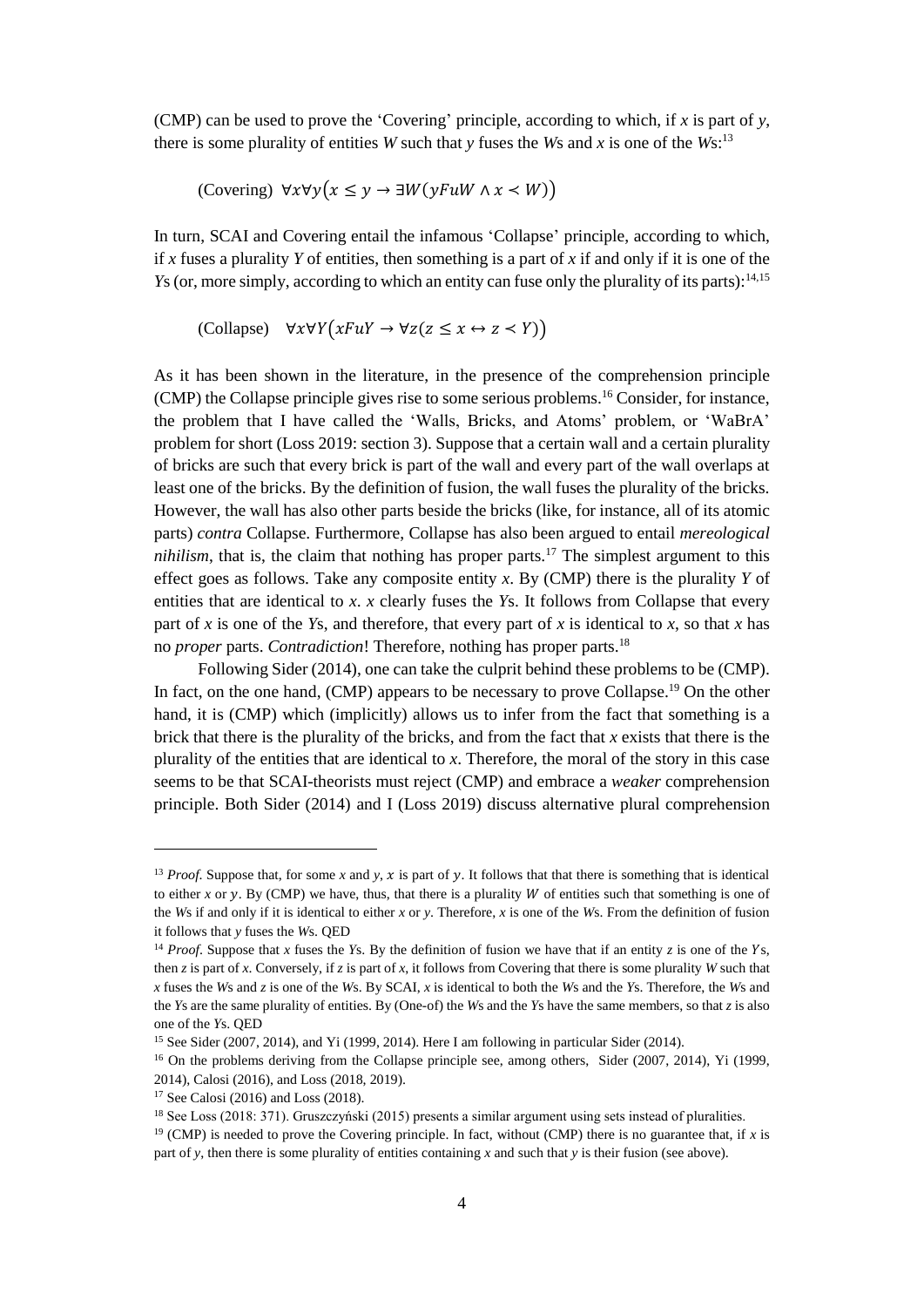principles on behalf of SCAI-theorists which are formulated by means of the notion of schematic fusion (or 'S-fusion'):

$$
(S\text{-Fusion})\ xSFu\phi =_{df} \forall z(\phi z \to z \leq x) \land \forall z(z \leq x \to \exists w(\phi w \land \theta zw))
$$

According to this definition, an entity x is the S-fusion of everything that  $\phi$ s if and only if, every  $\phi$ -er is a part of *x* and every part of *x* overlaps at least some  $\phi$ -er.<sup>20</sup> Both Sider (2014) and I (Loss 2019) also assume the principle of Unrestricted Schematic Fusion

(USF)  $\exists y \phi y \rightarrow \exists y (y S F u \phi)$ 

and formulate our 'Weak', 'Properly Weak' and 'Atomic' comprehension principles as follows (' $\phi[x, y]'$  is short for ' $x \neq y \land \phi x \land \phi y$ '):

$$
\begin{aligned} \text{(WCP)} \quad &\exists x \phi x \to \exists x \exists Y \big( x S F u \phi \land \forall z (z \prec Y \leftrightarrow z \le x) \big) \\ \text{(PWCP)} \quad &\exists x \exists y \phi [x, y] \to \exists z \exists Y \big( z S F u \phi \land \forall x (x \prec Y \leftrightarrow x \le z) \big) \\ \text{(ACP)} \quad &\exists x \exists y \phi [x, y] \to \exists z \exists Y \big( z S F u \phi \land \forall x (x \prec Y \leftrightarrow (x \le z \land Ax)) \big)^{21} \end{aligned}
$$

As I show in detail (Loss 2019: 7-12), (WCP), (PWCP) and (ACP) all appear to successfully ward off both the WaBrA problem and the threat of mereological nihilism. In fact, on the one hand, the WaBrA problem depends on the possibility that a composite entity fuse *different* pluralities of entities. However, it is easy to check that (WCP), (PWCP) and (ACP) all entail that a composite entity can fuse *at most* one plurality of entities: the plurality of its parts, according to (WCP); the plurality of its proper parts, according to (PWCP); the plurality of its atomic parts, according to (ACP). On the other hand, the threat of nihilism stemming from Collapse appears to depend on the possibility of what I call 'incomplete thick pluralities' (Loss 2019: 5), that is, pluralities of entities containing all the parts of a certain entity *except* for some of its proper parts (like the 'improper' plurality of the entities identical to some composite entity *x*, or the plurality of entities identical to either

<sup>&</sup>lt;sup>20</sup> Contrary to (Fusion), (S-fusion) doesn't employ plural quantification. Therefore, if the plural quantifier is governed by some 'weak' comprehension principle, from the fact that there is the S-fusion of (say) '*x* is red', it doesn't necessarily follow that there is the fusion of the *plurality* of red things (see also below).

<sup>&</sup>lt;sup>21</sup> My original formulations of (PWCP) and (ACP) featured only ' $\exists x \phi x$ ' in the antecedent (Loss 2019: 11). However, this is clearly inconsistent with cases in which there is only one atomic  $\phi$ -er (under the assumption that there are no empty pluralities; see footnote 12). Furthermore, if (PWCP) and (ACP) are reformulated with '∃ $x \exists y \phi[x, y]'$  in their antecedent, then (even assuming SCAI) they appear to be both compatible with the existence of *improper* pluralities of atoms. Therefore, the theories that I call 'CAI+(PWCP)' and 'ACAI' (Loss 2019) must be understood as featuring the present formulations of (PWCP) and (ACP) as well as the following additional axiom, ruling out the existence of improper pluralities of atoms:

<sup>(</sup>NIPA)  $\forall X \exists y \exists z (Ay \land Az \land y \neq z \land y \prec X \land z \prec X)$ (see also Loss 2020).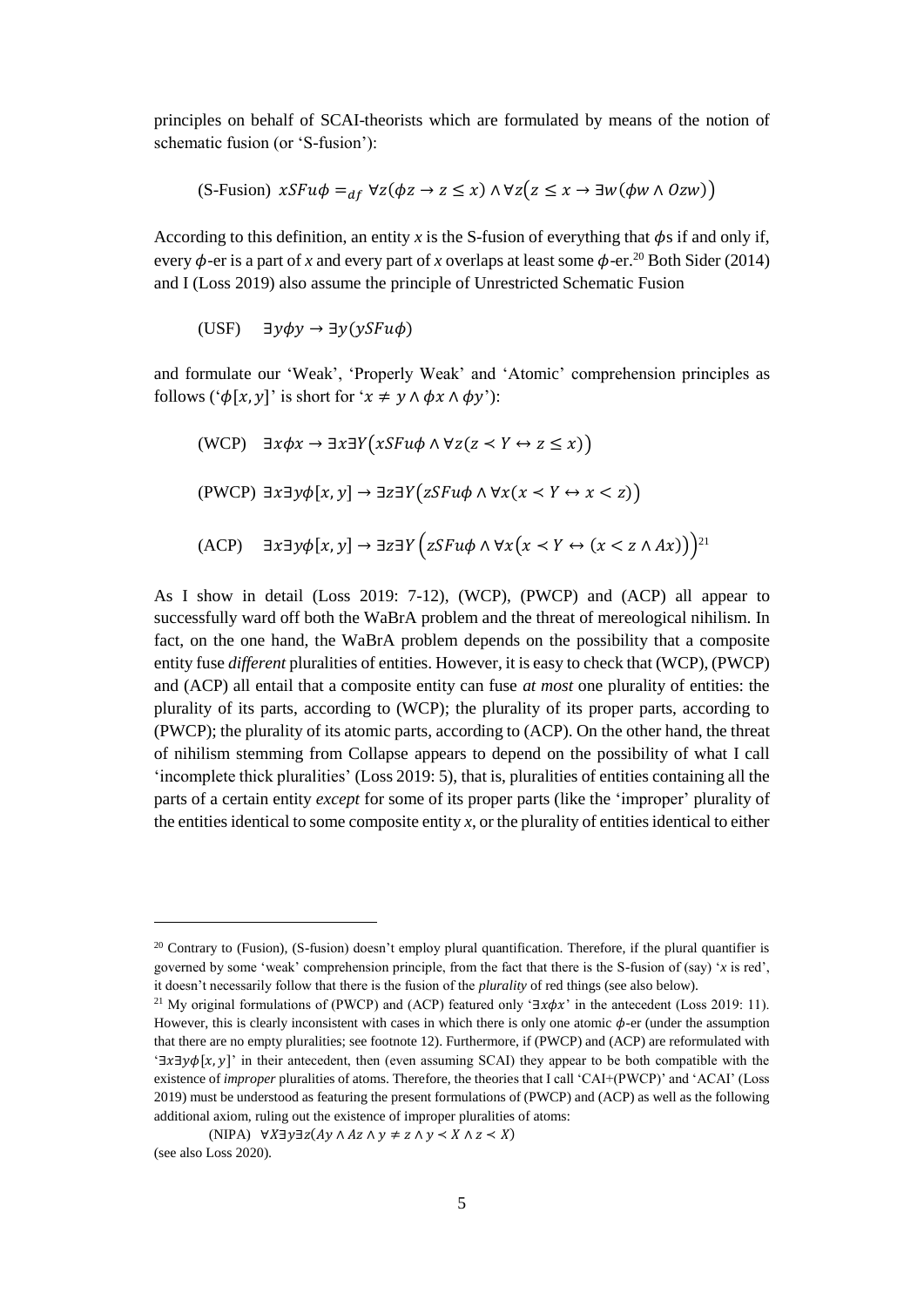*x* or one of its proper parts *y*). However, (WCP), (PWCP) and (ACP) all provably entail that there are no incomplete thick pluralities.<sup>22</sup>

It may seem, therefore, that equipped with either (WCP), (PWCP), or (ACP) SCAI is a theory that is at least safe from some of the most serious objections that have been levelled against it. It can be objected, however, that this is but a Pyrrhic victory for SCAItheorists, as (WCP), (PWCP), and (ACP) all appear to be so weak that they make plural logic *useless* for most of its common purposes, such as: the interpretation of second-order logic, the foundation of set theory, or the semantic interpretation of plurals in natural languages.<sup>23</sup> For instance, in the case of the wall and the bricks, it follows from (WCP), (PWCP), and (ACP) that there is *no plurality* that is the plurality of 'the bricks' (that is, the plurality *Y* such that something is one of the *Y*s if and only if it is a brick). This means that, there is no plurality available to stand for the *property* of being a brick, the *set* of bricks, or indeed for the *English phrase* 'the bricks'. (WCP), (PWCP), and (ACP) are, thus, incompatible with the very examples that are put forward in the literature to motivate SCAI, like the idea that a piece of land divided in six parcels is identical to the six parcels taken together, or the idea that a six-pack of orange juice is identical to the six cans of orange juice taken together (Baxter 1988).<sup>24</sup> It may seem, therefore, that the conclusion one should draw from the arguments put forward by Sider (2014) and me (Loss 2019) is that SCAI ought to be simply *rejected* as incompatible with plural logic.<sup>25</sup>

As I will argue in what follows, this line of reasoning can be resisted.

## **3. The most joint-carving plural quantifier**

l

According to Sider (2011), 'metaphysics, at the bottom, is about the fundamental structure of reality' (Sider 2011: 1), where the idea that reality has a fundamental structure means that there is a 'privileged description' of the world—'an objectively correct way to "write the book of the world" (Sider 2011: i). In the same way in which predicates like 'blue' and 'green' can intuitively be said to be more *joint-carving* than 'grue' and 'schmue', for Sider (2011) every expression of a language can be said to be more or less joint-carving and, thus, more or less 'metaphysically perspicuous' in this sense: logical connectives, quantifiers, tense and modal operators, *et cetera*. For instance, Sider embraces *ontological realism*, understood as the view that there is a perfectly joint-carving singular existential

<sup>22</sup> As for (WCP), see Loss (2019: 10). As for (PWCP) and (ACP), suppose that *X* is an incomplete thick plurality and that *x* is the member of the *Xs* that has each of the *Xs* as parts. Let  $\phi$  be '*v* is part of *x*'. The *Xs* are an incomplete thick plurality of entities. Therefore, *x* is a composite entity, so that there are in this case at least two  $\phi$ -ers (actually, at least *three*, given Weak Supplementation). It follows from both (PWCP) and (ACP) that there is a plurality *Y* of entities that is the plurality of either all the proper parts or all the atomic parts of the Sfusion of everything that  $\phi$ s. In both cases we have that *x* fuses both the *X*s and the *Y*s so that the *X*s and the *Ys* must be the same plurality. However, *x* is one of the *X*s but not one of the *Y*s. *Contradiction*! Therefore, there are no incomplete thick pluralities.

<sup>&</sup>lt;sup>23</sup> See, among many others, Boolos (1984, 1985), McKay (2006), and Moltmann (2016).

<sup>&</sup>lt;sup>24</sup> Jointly with SCAI the principles (WCP), (PWCP), and (ACP) can in fact all be used to prove that there is no plurality that is the plurality of 'the parcels of land', or the plurality of 'the cans in the six-pack'.

<sup>&</sup>lt;sup>25</sup> 'The list of applications for plural quantification grows by the year. [...] all would be undermined by strong composition as identity' (Sider 2007: 66). 'My reason for rejecting strong composition as identity is essentially the same as that of Sider in 'Parthood': that it is incompatible with the framework of plural logic' (Bricker 2016: 280). Notice, however, that Sider (2014) doesn't find his argument from plural logic convincing anymore (see Sider 2014: 211, footnote 2; see also below, section 3, and especially footnote 38).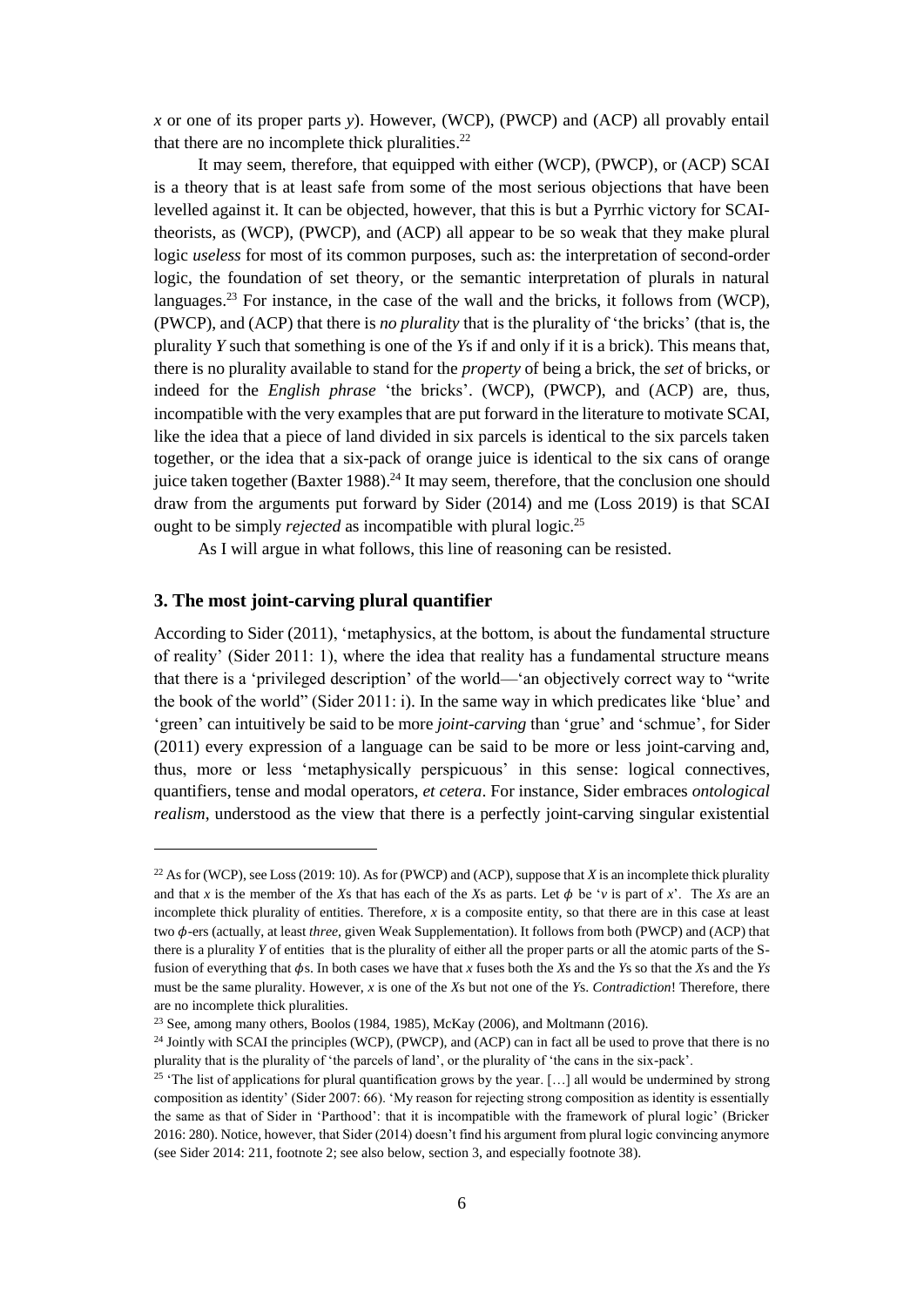quantifier. However, as he stresses, this is *not* incompatible with the existence of other, less joint-carving existential quantifiers (like natural language quantifiers, for instance):

Suppose that, fundamentally, there are very few things. Suppose […], for example, that there exist, in the fundamental sense, nothing but subatomic particles. Given such a sparse ontology, the most plausible view about natural language quantifiers might be that they do *not* carve at the joints. […] So even if there is *a* joint-carving sort of quantification, the quantifiers of ordinary language might not carve at the joints. (Sider 2011: 171)

As Sider (2014) and I (Loss 2019) have argued there appear to be good reasons to take the plural quantifier used by SCAI-theorists to be governed by a comprehension principle that is weaker than (CMP). However, as the existence of a perfectly joint-carving singular quantifier ranging (say) only over subatomic particles doesn't rule out the existence of other, less joint-carving, singular quantifiers ranging also over tables and chairs, also the existence of a plural quantifier governed by a comprehension principle weaker than (CMP) doesn't appear to rule out the existence of *other* plural quantifiers for which (CMP) is valid. 26

An important question concerning the relation between quantification and the fundamental structure of reality is whether there are any *perfectly* joint-carving plural quantifiers. Should we take the 'book of the world' to be written also by means of plural quantifiers, or should we instead agree with Sider (2011) that, while 'there is no significant pressure here to admit metaphysically fundamental plural quantification' (p. 212), the 'addition of second-order quantifiers to fundamental ideology immensely increases the complexity of one's fundamental theory' (p. 209)? Here we don't need to take a stand on how this issue may be resolved. In fact, whether or not there is any plural quantifier that is *perfectly* joint-carving, <sup>27</sup> SCAI-theorists can simply claim (i) that their theory must be understood as employing the *most* joint-carving plural quantifier, and (ii) that there are other, *less* joint-carving plural quantifiers which are governed by (CMP) and that can, thus, be adopted for the common applications of plural logic.

I have called 'Atomic Composition as Identity' (or 'ACAI' for short) the version of SCAI which assumes (ACP) as its plural comprehension principle, entailing, thus, that every composite entity is identical to the plurality of atoms it fuses (Loss 2019). Let us assume in what follows that ACAI is the relevant instance of SCAI. ACAI entails that the plural quantifier by which it is formulated quantifies only over pluralities of atoms.<sup>28</sup>

 $\overline{\phantom{a}}$ 

<sup>26</sup> Notice, however, that (as I make clear below) in this case there is a version of (CMP) that *is* valid also for the most joint-carving plural quantifier, and namely, the one featuring also the most joint-carving *singular* quantifier.

 $27$  See Sider (2011: 208-15) for some reasons not to accept the idea that higher-order quantification is perfectly joint-carving.

<sup>&</sup>lt;sup>28</sup> Consider an arbitrary plurality *X* of entities. ACAI entails that there are no incomplete thick pluralities (see footnote 21). Therefore, either the *X*s are an improper plurality containing only one atom or they are a *proper* plurality of entities. Suppose that the *X*s *are* a proper plurality of entities. By Universalism, there is an entity *y* that is the fusion of the *X*s. By (SCAI) *y* is identical to the *X*s. Let  $\phi$  be '*v* is one of the *Xs*'. Since *X* is a proper plurality, there are at least two  $\phi$ -ers in this case, so that it follows from (ACP) that there is an entity *z* and a plurality *Y* such that *z* is the S-fusion of everything that is one of the *X*s and something is one of the *Y*s if and only if it is an atomic proper part of *z*. It follows from the definition of fusion that *z* fuses both the *Y*s and the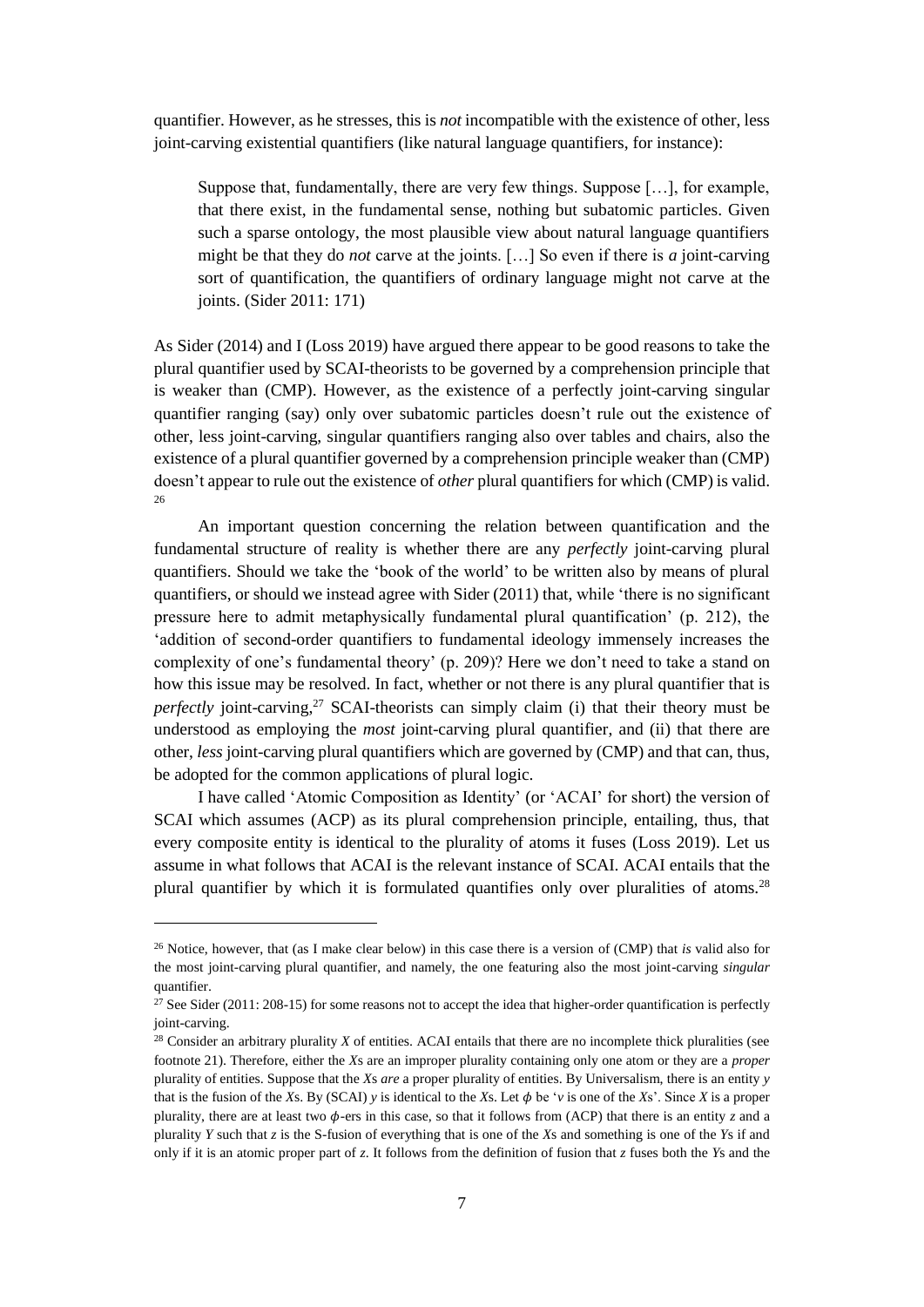ACAI-theorists may, thus, embrace a metaontology inspired by Sider (2011) and justify the weakness of (ACP) as follows:

- (A1) there is one singular existential quantifier which is perfectly joint-carving;
- (A2) the most joint-carving singular existential quantifier quantifies only over mereologically atomic entities;<sup>29</sup>
- (A3) the most joint-carving plural quantifier quantifies over all and only pluralities of entities that are quantified over by the most joint-carving singular quantifier;
- (A4) *therefore*, the most joint-carving plural quantifier must be thought of as being governed by a comprehension principle weaker than (CMP) and along the lines of (ACP).

(A1) and (A2) are both perfectly legitimate metaphysical positions (even if not completely uncontroversial)<sup>30</sup> that appear to be perfectly in keeping with ACAI.  $(A3)$  has at least the ring of plausibility to it. Quite intuitively, in fact, a plurality of fundamental entities<sup>31</sup> strikes one as being more joint-carving (more natural, less gerrymandered) than a plurality comprising *both* fundamental *and* non-fundamental entities. At the same time, it is difficult to see what could possibly justify the idea that only plural quantification over the latter kind of pluralities is possible, and, thus, that the most-joint carving plural existential quantifier does not manage to quantify over pluralities of *only* fundamental entities.

According to this way of justifying the weakness of (ACP), the central claim of SCAI (according to which every entity that is the fusion of a plurality of entities is identical to them) should be thought of as being formulated by means of a *non*-perfectly-joint-carving *singular* quantifier (capable of ranging also over *composite* entities) and the *most* jointcarving *plural* quantifier (ranging only over pluralities of *atoms*). <sup>32</sup> Thus understood, SCAI has a kind of 'reductive' flavour to it, so to speak, as it identifies composite, metaphysically *derivative* entities with their *most fundamental* plural and atomic base. <sup>33</sup> What is most

 $\overline{a}$ 

*X*s. By (SCAI), *z* is identical to both of them. Therefore, the *Y*s and the *X*s are the same plurality. By (One-of) it follows that something is one of the *X*s if and only if it is an atomic part of *y*. The *X*s are, thus, a plurality of atoms.

 $29$  One way to formulate the idea that the most joint-carving singular existential quantifier quantifies only over mereologically atomic entities may be that of saying that there is no true sentence of the form '∃ $x\exists y(y \leq x)$ ' such that its outmost quantifier ' $\exists x$ ' is the perfectly joint-carving singular existential quantifier.

<sup>30</sup> 'Quantifier variantists' may object to (A1) by claiming that *no* quantifier is perfectly joint-carving, while 'ontological pluralists' may instead object that *more than one* quantifier is perfectly joint-carving (see Sider 2011: 175-80, and Javier-Castellanos 2019 on this understanding of quantifier variantism and ontological pluralism, respectively). Instead, (A2) may be rejected by priority monists *à la* Schaffer (2010).

<sup>&</sup>lt;sup>31</sup> By 'fundamental entity' I mean an entity that is quantified over by the perfectly joint-carving singular quantifier. Therefore, an entity is fundamental in this sense if and only if its *existence* is fundamental, while its *nature* might still be derivative. For instance, according to Sider, '[for a] mereological universalist like David Lewis [... the] *existence* of tables and chairs is just as fundamental as the existence of electrons (in contrast, perhaps, with smirks and shadows, which do not exist fundamentally). However, tables and chairs have nonfundamental *natures'* (Sider 2011: 165). Therefore, a plurality of fundamental entities in this sense is a plurality of entities such that if something is one of them, then it exists in the fundamental sense.

<sup>32</sup> Understood in this way, ACAI may qualify as a version of *nihilism* in Sider's (2013) sense, that is, as 'the view that *in the fundamental sense*, there are no composite entities' (Sider 2013: 253). Notice, however, that Sider's 'nihilism' is compatible with the idea that (using a non-perfectly-joint-carving singular quantifier) *there is* some composite entity.

<sup>33</sup> Notice that this may be understood as a way of saying that *atomic* parts 'ground the whole and are identical to it' (Loss 2016).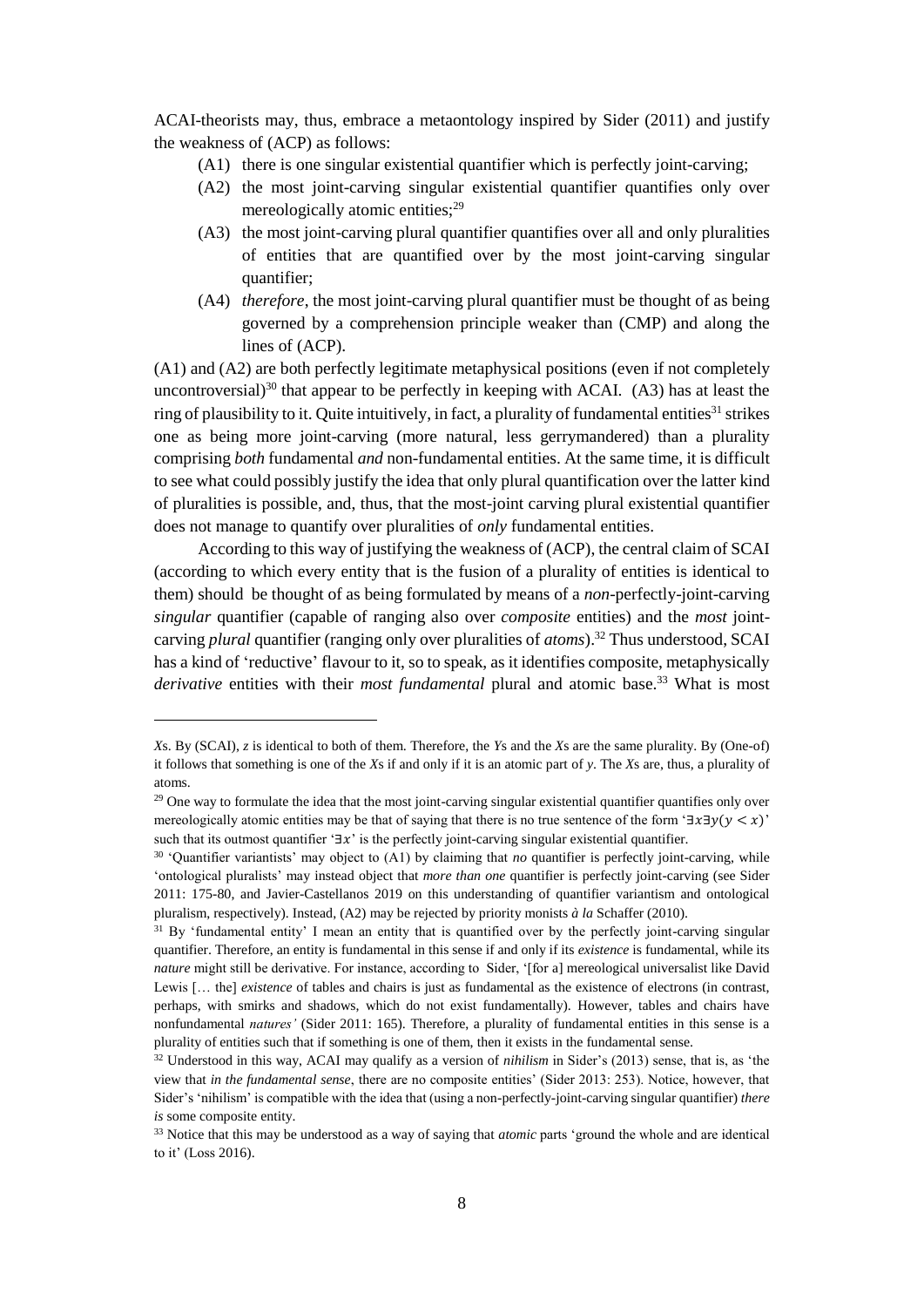important, however, is that all this is clearly compatible with the existence of some *less* joint-carving plural quantifier governed by the 'unrestricted' plural comprehension principle (CMP) and quantifying also over pluralities of entities *not* containing only fundamental atoms. Therefore, in the very same way in which Sider (2011) claims that, although the most joint-carving singular quantifier doesn't quantify over tables, the ordinary English quantifier does, ACAI-theorists can claim that, although their plural quantifier only quantifies over pluralities of atoms, there is another less joint-carving plural quantifier that is governed by (CMP) and that can, thus, be used for all the other common applications of plural logic. In this sense, although it is true that, *fundamentally speaking*, there is, for instance, *no plurality* that is the plurality of the bricks composing the wall (but only the plurality of the atomic parts of the wall), it is nevertheless also true that *some plurality* of entities are such that something is one of them if and only if it is a brick. It's just that in the latter case we are not employing the most fundamental plural quantifier, but instead an 'unrestricted', less fundamental one. Notice, furthermore, that it also follows from what has been said thus far that there is a sense in which (CMP) is true also for the most joint-carving plural quantifier employed by ACAI-theorists, namely, when (CMP) is formulated also by means of perfectly joint-carving *singular* quantifiers (' $\mathcal{E}'$ ' and ' $\mathcal{A}'$ ' stand here for the perfectly joint-carving singular and universal quantifier, respectively): $34,35$ 

 $(CMP_F) \mathcal{E} x \phi x \rightarrow \exists Y \mathcal{A} x (x \prec Y \leftrightarrow \phi x)$ 

In other words, the only version of (CMP) that is invalid is the one in which its singular quantifiers are the unrestricted, non-perfectly joint-carving ones, and its plural quantifier is the most joint-carving, restricted one. When both the singular and the plural quantifier used in formulating (CMP) are either unrestricted or the most joint-carving ones, then (CMP) is indeed valid.

Finally, while ACAI-theorists appear to be perfectly in position to justify the weakness of (ACP) by means of an argument like (A1)-(A4), things appear to be more complicated in the case of (WCP) and (PWCP). Let us focus on (WCP) (the reasoning being similar for (PWCP)). Assuming that the world is endowed with enough mereological

<sup>&</sup>lt;sup>34</sup> So formulated (CMP<sub>F</sub>) allows for the existence of improper pluralities of atoms. In order to ban those pluralities from ACAI's ontology (CMP2F) and (NIPA) must be assumed instead:

 $(CMP2_F) \ \mathcal{E}x\mathcal{E}y\phi[x, y] \rightarrow \exists Y\mathcal{A}x(x \leq Y \leftrightarrow \phi x)$ 

<sup>(</sup>NIPA<sub>F</sub>)  $\forall X \mathcal{E} \vee \mathcal{E} z(\nu \neq z \land \nu \prec X \land z \prec X)$ 

<sup>(</sup>see on this issue footnotes 21 and 41).

<sup>&</sup>lt;sup>35</sup> *Objection*: Suppose a composite entity *b* is identical to a certain plurality of atoms (the '*as*'). According to this way of understanding ACAI, the most joint-carving plural quantifier quantifies over the *a*s. How come, then, that the most joint-carving *singular* quantifier doesn't quantify over *b* given that *b* is *identical* to the *a*s? How can the whole fail to exist in the joint-carving sense of 'exist', if the atomic parts to which it is identical do? (Many thanks to an anonymous referee for this Journal for pressing me on this question) *Reply*: Because representing the as as *many* is more joint-carving than representing them as *one*, so to speak. In other words, the 'portion of reality' corresponding to *b*/the *a*s is most perspicuously represented as being a plurality of atoms than as being a single entity. Notice, furthermore, that I am *not* assuming here that the most joint-carving plural quantifier is perfectly joint-carving, and thus, that it is as joint-carving as the most joint-carving singular quantifier. If the most joint-carving plural quantifier is not perfectly joint-carving, then *a fortiori* the fact that there are (in the most-yet-not-perfectly joint-carving sense) *some entities* to which *b* is *identical* appears to give no reason to think that, therefore, there must be *something* (in the perfectly joint-carving sense) that is identical to *b*.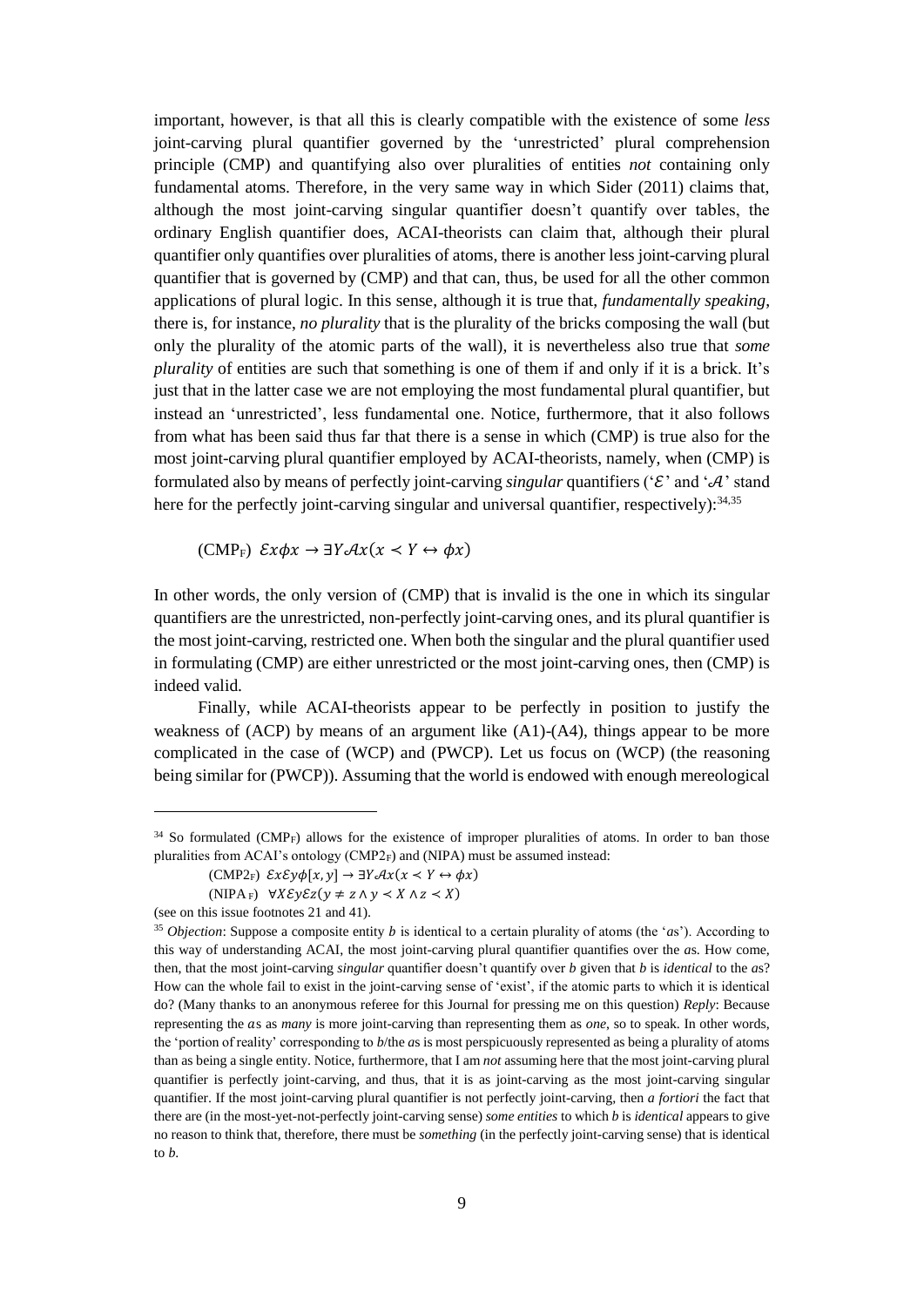structure, (WCP) guarantees the existence of pluralities containing all the parts of some composite entity. Therefore, the counterpart of (A2) in this case would have to allow also for all the parts of some composite entity to be fundamental—a claim that sounds counterintuitive, at least *prima facie*. Furthermore, as I have shown (Loss 2019: 12-14), given (WCP) and SCAI the plural quantifier is not guaranteed to be well-behaved. For instance, (WCP) and SCAI taken together do not guarantee that any two pluralities of entities have a plural union. <sup>36</sup> However, if two pluralities are quantified over by the fundamental quantifier, then—at least on the background of the plausible principle (A3)—the entities belonging to both of them are fundamental entities. So, why shouldn't the most fundamental plural quantifier be able to plurally quantify over their plural union? It seems, thus, to be more difficult to explain the weakness of (WCP) or (PWCP) in a way that is similar to  $(A1)$ - $(A4)$ . If this is correct, we may have some additional reason to believe that, as I have suggested (Loss 2019), ACAI is indeed the best version of SCAI. 37,38

## **4. SCAI, improper pluralities and pluralities of pluralities**

Let 'Σ' and 'Π' stand for the 'generic', non-joint-carving plural existential and universal quantifiers governed by (CMP), ' $xx'$ , ' $yy'$ , ' $zz'$ , ... be 'generic' plural variables, and ' $\sqsubset$ ' stand for the generic 'one of' relation. Let's also keep assuming ACAI as the relevant version of SCAI. 'Σ' and 'Π' also range over pluralities of atoms. Therefore, ACAI entails in this case the following conditional claim (where 'Ayy' stands for 'the *yy* are a plurality of atoms' and is short for ' $\forall x(x \leq y \lor \rightarrow Ax)$ '; ' $xFyy$ ' stands for 'x is a mereological fusion of the  $yy$ ":

 $(ACAI_C) \forall x \Pi y y ((Ayy \land xFyy) \rightarrow x = yy)$ 

l

According to (ACAIC), if an entity *x* fuses a *plurality of atoms*, then it is literally identical to them. By using these 'generic' plural quantifiers we can, thus, say that, although the wall fuses the bricks of which it is made, it is nevertheless not identical to *them*. The only plurality of entities the wall is identical to are its 'atomic footprint' (Loss 2019: 15), that is, the plural union of all the pluralities of entities that are identical to one of the bricks composing the wall. It is, therefore, *this fact* that accounts for the intuition that the wall is 'nothing over and above' the plurality of its bricks (the piece of land is nothing over and

<sup>&</sup>lt;sup>36</sup> Given three atoms *a*, *b*, and *c*, (WCP)+SCAI entails that there is the plurality of all the parts of  $a+b$  and the plurality of all the parts of  $b+c$ , even if there is no plurality containing only the things that are either part of  $a+b$ or  $b+c$  (the smallest plurality containing these two pluralities is the plurality of all the parts of  $a+b+c$ , which also contains  $a+c$  and  $a+b+c$ ).

<sup>37</sup> It may be suggested that (WCP)+SCAI-theorists can claim that their quantifier, although less gerrymandered than the quantifier that is governed by (P2) is not the *most* joint-carving plural quantifier. In this case, however, at least in the presence of (A1)-(A3) ACAI ought to be clearly preferred as the best version of SCAI, connecting every composite entity to its *most fundamental* plural base.

<sup>&</sup>lt;sup>38</sup> Notice, finally, that what I have argued in this section may be seen as just a way of articulating and making explicit the following remark of Sider: 'I rejected [in Sider (2007)] (fun, interesting) composition as identity [on the basis that it 'alters Boolos's logic of plural quantification in various ways' (Sider 2014: 211)], but I no longer find that argument convincing since I now doubt that Boolos's logic should be taken as metaphysically basic' (Sider 2014: 211, fn 2). See also Sider (2011, §9.15).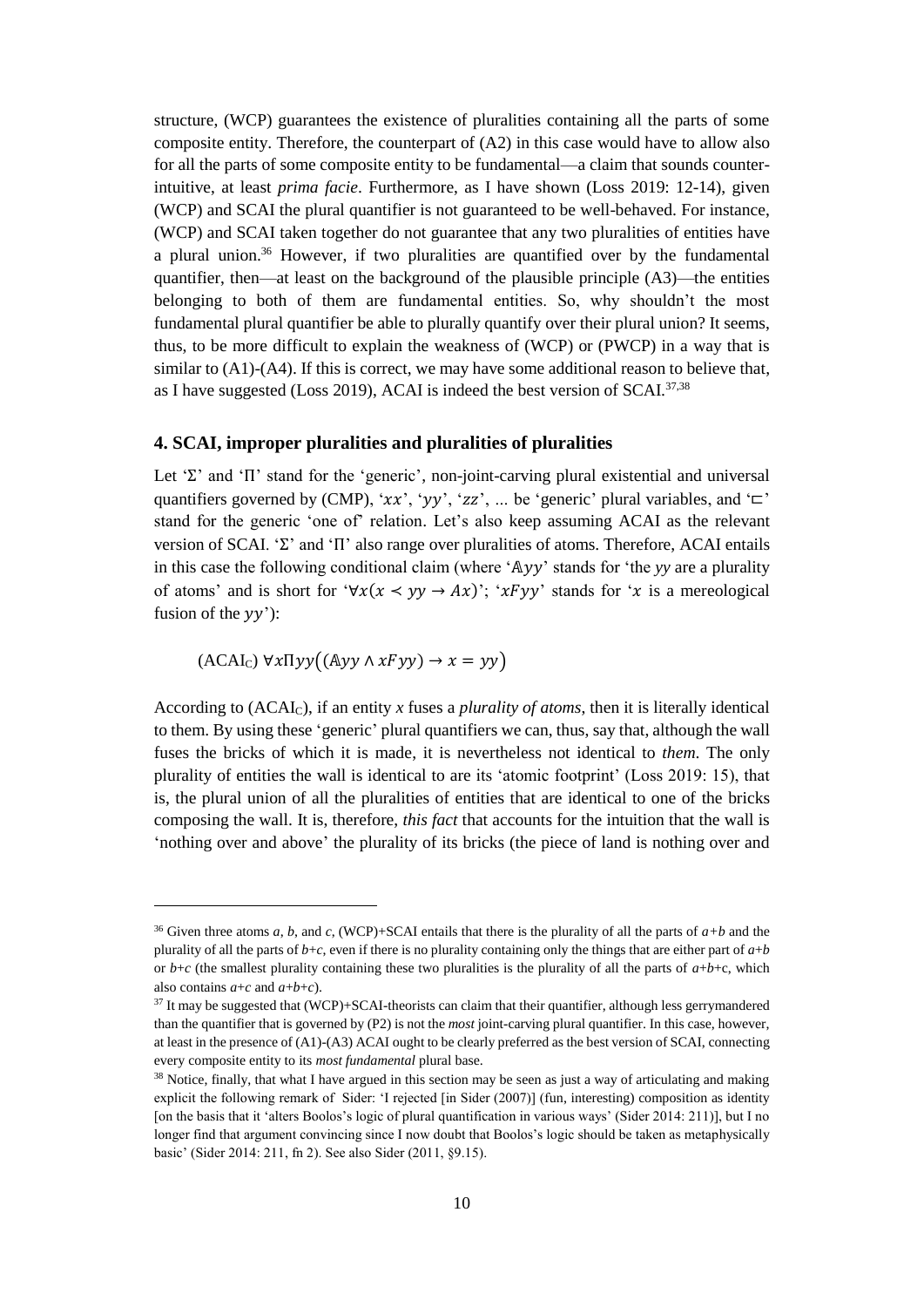above its parcels; the six-pack is nothing over and above the six cans of beer, *et cetera*; more on this below).

One may object as follows. The generic plural quantifier is thought of as being governed by (CMP) in this sense:

$$
(\text{CMP}_G) \exists x \phi x \rightarrow \Sigma y y \forall x (x \sqsubset y y \leftrightarrow \phi x)
$$

(CMPG) entails that there is the *improper* (generic) plurality having the wall as its only member, (that is, the plurality of the things that are identical to the wall). However, quite independently of SCAI, it appears highly plausible to take an improper plurality of entities to be identical to its only member. After all, contrary to sets, pluralities of entities just *are* their members: there is nothing 'more' to a plurality than its members. It follows, thus, that the wall is identical to *both* (what we may call) its improper generic plurality *and* the plurality of its atoms. However, this can*not* be the case given the generic version of (Oneof) (see section 1):

$$
(\text{One-of}_G) \quad \text{HxxHyy}(xx = yy \to \forall z(z \sqsubset xx \leftrightarrow z \sqsubset yy))
$$

In fact, both the plurality of atomic parts of the wall and the (improper) plurality of things that are identical to the wall are quantified over by the generic plural quantifier:

$$
(4) \quad \Sigma x x \Sigma y y (\forall z (z \sqsubset x x \leftrightarrow (Az \land z \le w)) \land \forall z (z \sqsubset y y \leftrightarrow z = w))
$$

Therefore, in the presence of  $(One-of<sub>G</sub>)$ , they cannot be identical, given that they have different members.

What this objection shows is that there is also one kind of generic pluralities whose existence should be rejected by ACAI-theorists, namely, *improper* generic pluralities. ACAI-theorists should, in other words (i) embrace  $(CMP<sub>G</sub>*)$  instead of  $(CMP<sub>G</sub>)$  as the comprehension principle governing their generic plural quantifier, and (ii) add to their theory an axiom banning improper pluralities from their plural ontology:

$$
(\text{CMP}_G^*) \exists x \exists y \phi[x, y] \to \Sigma y y \forall x (x \sqsubset yy \leftrightarrow \phi x)
$$
  

$$
(\text{NIPA}_G) \ \Pi xx \exists y \exists z (y \neq z \land y \prec xx \land z \prec xx)
$$

Notice, however, that this 'restriction' of (CMPG) appears to be *harmless*, as the pluralities that in this case are 'missing' from the plural ontology of ACAI-theorists, so to speak, are still quantified over by their *singular* quantifier. For instance, according to (NIPAG), there is *no plurality xx* such that something is one of the *xx* if and only if it is identical to the wall. However, if such a plurality existed it would be identical to the wall. Yet the wall is still quantified over by the generic singular quantifier of ACAI. Therefore, ACAI-theorists can simply invoke the wall itself anytime the 'improper plurality of the wall' is needed by some of the applications of plural logic and plural quantification.

A second important objection to consider is the following one. According to this picture, there is indeed a plurality  $bb$  of entities (namely, the plurality of the bricks) that are such that a certain brick *b* is one of them: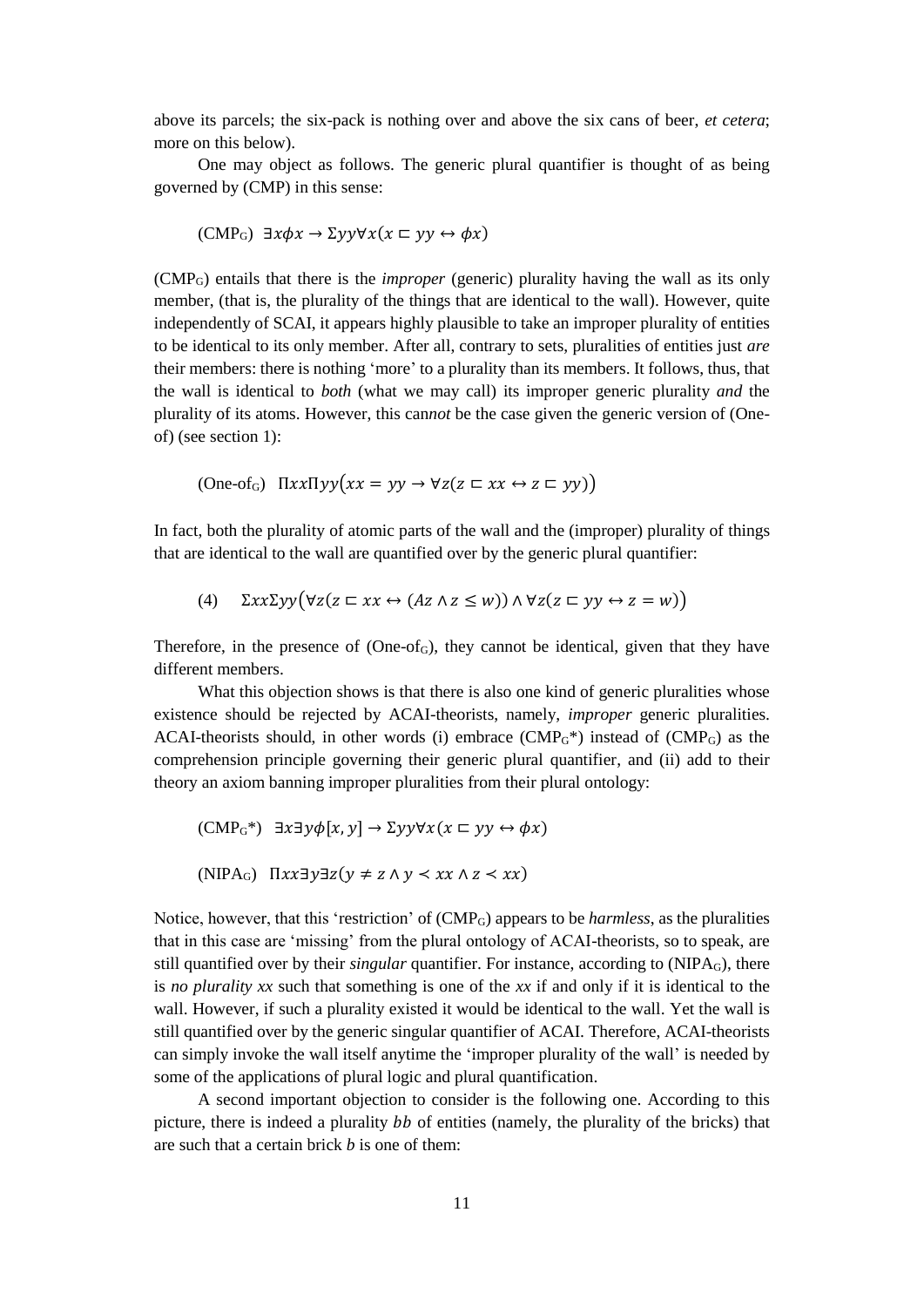(4)  $\Sigma xx(xx = bb \wedge b \sqsubset bb)$ 

At the same time, there is also a certain plurality  $aa$  of atoms such that  $b$  is identical to them:

$$
(5) \quad \Sigma x x (xx = aa \land b = aa)
$$

We have, thus, that  $b$  is not only one of the  $bb$  but also identical to the  $aa$ .

$$
(6) \quad b \sqsubset bb \land b = aa
$$

From (6) it follows from Leibniz's law (which ACAI-theorists, *qua* SCAI-theorists, accept in its full generality) that the  $aa$ —the *atoms* to which *b* is identical—*are* also *one* of the  $bb$ —the *bricks* (where, clearly, the  $aa$  and the  $bb$  are two different pluralities, given Leibniz's law)!

$$
(7) \quad aa \sqsubset bb \land aa \neq bb
$$

The idea that a plurality of entities may be 'one of' another plurality is not new in the literature on higher-order plural quantification.<sup>39</sup> Notice, however, that strictly speaking (7) doesn't commit (ACAIC)-theorists to resorting to higher-order plural quantifiers, but only to allowing their (generic) 'one-of' relation to admit of plural terms on its left-hand side. ACAI already entails that there is some non-perfectly-joint-carving existential quantifier that can *singularly* quantify over *pluralities* of entities, at least in the sense that it can singularly quantify over entities that are identical to (proper) pluralities of entities:

$$
(8) \quad \exists x \exists Y \big( x = Y \land \exists y \exists z \big( y \neq z \land y < Y \land z < Y \big) \big)
$$

Notice that it follows from (8) and Leibniz's law that—since *x* is identical to the *Y*s and there are two different entities such that each of them is one of the *Y*s—there is some *x* and some *y* such that *y* is one of *x* and *x* is different from *y* (by (One-of<sub>G</sub>)):

$$
(9) \quad \exists y \exists x (y \prec x \land x \neq y)
$$

 $\overline{\phantom{a}}$ 

This may come as a surprise, as many authors appear to think that a singular entity can only be one of *itself*.<sup>40</sup> However, following my suggestion (Loss 2019: 15-17), ACAI-theorists can simply take the one-of relation to be a *proper* relation ('proper' as in 'proper parthood' and 'proper subset'), and claim that no entity can be (in this sense) one of itself. $41$  At the

<sup>39</sup> See, for instance, Rayo (2006: 227). On super-plurals see also, among others, Hazen (1997), Linnebo and Nicolas (2008), Oliver and Smiley (2013: 275-9), Simons (2016), and Linnebo (2017: 2.4).

<sup>40</sup> See, for instance, Yi (1999: 146) and Calosi (2018: 287-8).

<sup>&</sup>lt;sup>41</sup> In order to claim that no entity can be one of itself we must exclude the existence of improper pluralities of atoms (whose existence is not excluded by SCAI+(ACP)), and thus, assume as additional axiom either the principle (NIPA), according to which every plurality contains at least two atoms (see footnote 21), or more simply, the claim that every plurality is a proper plurality (that is, a plurality that contains at least two members):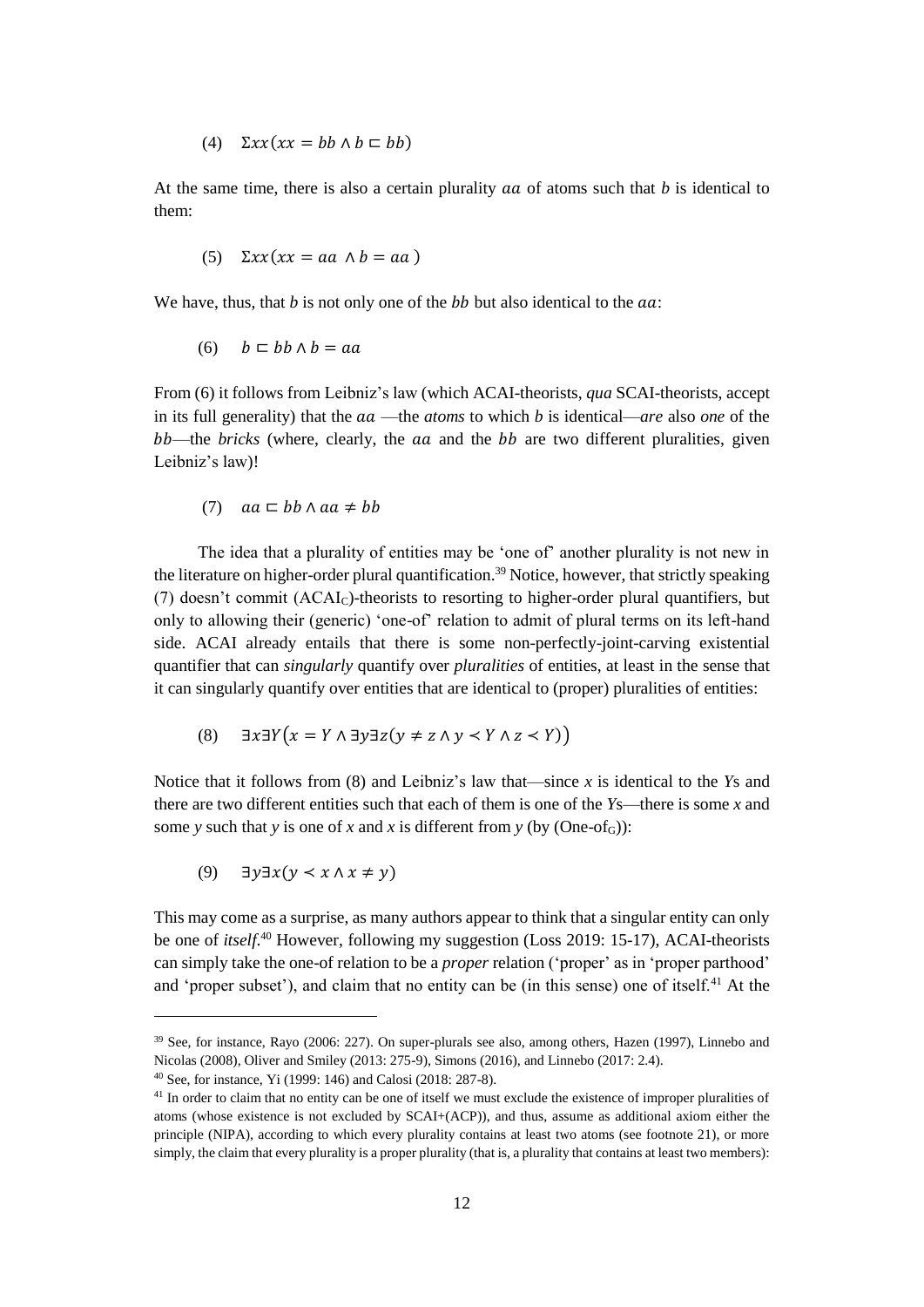same time, ACAI-theorists can also insist that, if an entity *x* is identical to a plurality *yy* of entities, then, *of course*, if something is one of the *yy* it is also one of *x* (see Loss 2019: 16- 17). Therefore, ACAI-theorists can conclude that what (7) shows is only that, in a similar way in which the generic, non-perfectly-joint-carving existential quantifier can *singularly* quantify over *pluralities* of entities, so the generic, non-maximally-joint-carving plural quantifier can *plurally* quantify over (proper)<sup>42</sup> *super-pluralities* of entities, that is pluralities having (proper) pluralities as members (in what follows ' $\mathcal{P}xx$ ' stands for 'the xx are a proper plurality of entities' and is short for ' $\exists y \exists z (y \neq z \land y \sqsubset xx \land z \sqsubset xx)$ '):

(10)  $\Sigma x x \Sigma y y \Sigma z z (\mathcal{P} x x \wedge \mathcal{P} y y \wedge x x \neq y y \wedge x x \sqsubset z z \wedge y y \sqsubset z z)$ 

Once (8) and (9) are accepted as unproblematic, there appears to be nothing wrong in either (10) or (7).

The introduction of the following notation might help clarify things. Let ' $uxx.$   $\phi xx'$ ' stand for the plural definite description 'the xx that  $\phi^{3,3}$  and '[ $x_1, ..., x_n$ ]' be short for 'the plurality of things that are identical to either  $x_1, ...,$  or  $x_n$ .

(TheP) 
$$
[x_1, ..., x_n] =_{df} txx. \forall z (z \sqsubset xx \leftrightarrow (z = x_1 \lor ... \lor z = x_n))
$$

Suppose, then, that there are just (i) the three mereological atoms  $a_1$ ,  $a_2$ , and  $a_3$ , (ii) the three binary sums of atoms  $b_1 = a_1 + a_2$ ,  $b_2 = a_1 + a_3$ , and  $b_3 = a_2 + a_3$  (the 'bricks') and (iii) the fusion  $c$  of all the atoms. Given (ACAI $c$ ) the following all hold:

(11) (i) 
$$
b_1 = [a_1, a_2]
$$
  
\n(ii)  $b_2 = [a_1, a_3]$   
\n(iii)  $b_3 = [a_2, a_3]$   
\n(12)  $c = [a_1, a_2, a_3]$ 

It follows from (TheP), (11) and (12) that the plurality of the bricks is identical to the plurality of  $[a_1, a_2]$ ,  $[a_1, a_3]$ , and  $[a_2, a_3]$  taken together:

$$
(14) \quad [b_1, b_2, b_3] = [[a_1, a_2], [a_1, a_3], [a_2, a_3]]
$$

In fact, on the one hand we have that  $[b_1, b_2, b_3]$  is the plurality of things that are identical to either  $b_1$ ,  $b_2$ , or  $b_3$ :

(15) 
$$
[b_1, b_2, b_3] = ux \cdot \forall z (z \sqsubset xx \leftrightarrow (z = b_1 \lor z = b_2 \lor z = b_3))
$$

l

<sup>43</sup> I assume here that plural definite descriptions are eliminable using Russell's theory of descriptions:

 $\psi(x x. \phi x x) =_{df} \exists x x (\phi x x \land \forall y y (\phi y y \rightarrow y y = x x) \land \psi x x)$ 

<sup>(2</sup>M)  $\forall X \exists x \exists y (x \prec X \land y \prec Y \land x \neq y)$ 

<sup>&</sup>lt;sup>42</sup> A *proper* super-plurality is a super-plurality containing more than one member. As it appears intuitive to take an improper plurality to be identical to its only member, so it also seems plausible to take an improper superplurality to be identical to the only plurality it contains.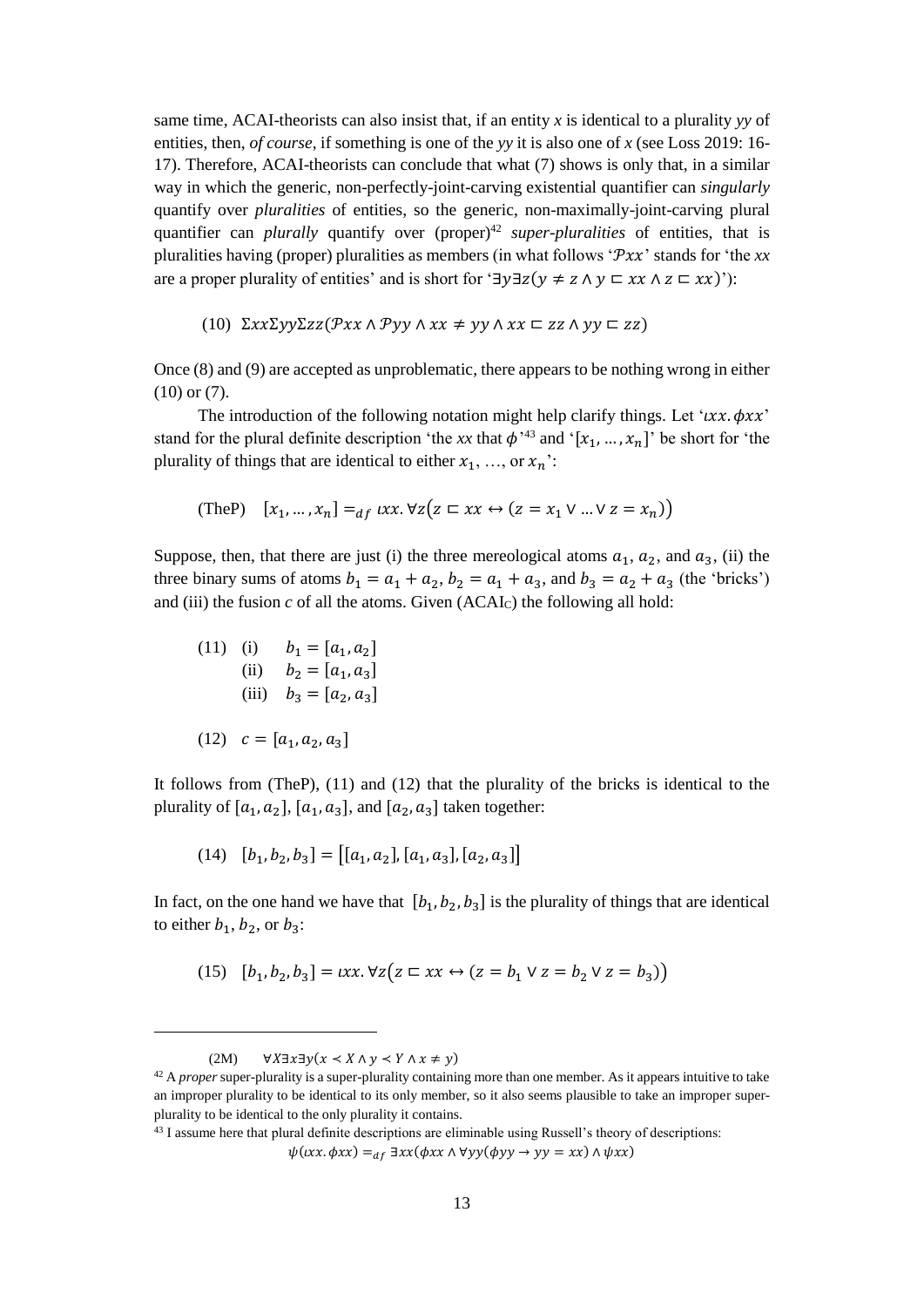on the other hand, from (11) we have that  $b_1$ ,  $b_2$ , and  $b_3$  are identical to [ $a_1$ ,  $a_2$ ], [ $a_1$ ,  $a_3$ ], and  $[a_2, a_3]$ , respectively:

(16) 
$$
b_1 = [a_1, a_2] \wedge b_2 = [a_1, a_3] \wedge b_3 = [a_2, a_3]
$$

(14) can be simply derived by (15) and (16) by Leibniz's Law, which ACAI-theorists (*qua* SCAI-theorists) accept in its full generality.<sup>44</sup> Therefore, (7) can be simply seen as belonging to the family of the *prima facie* odd claims (ACAIC) are committed to due to Leibniz's Law, like the claim (expressed by  $(14)$ ) that  $[b_1, b_2, b_3]$  are identical to  $[(a_1, a_2], [a_1, a_3], [a_2, a_3]]$ , or the claim that, since  $a_1$  is part of  $b_1$  and  $b_1$  is identical to  $[a_1, a_2]$ , then  $a_1$  is not only one of  $[a_1, a_2]$ , but also *part* of  $[a_1, a_2]$ :

$$
(17) \quad a_1 \leq [a_1,a_2]
$$

All these results might seem startling at first. At a closer look, however, they shouldn't come as a surprise once  $(ACAI_C)$  is accepted: if  $[a_1, a_2]$  are *identical* to  $b_1$ , then, of course,  $[a_1, a_2]$  are also one of  $[b_1, b_2, b_3]$ ; if  $b_1, b_2$ , and  $b_3$  are *identical* to  $[a_1, a_2]$ ,  $[a_1, a_3]$ , and  $[a_2, a_3]$ , respectively, then, of course,  $[b_1, b_2, b_3]$  (that is, the plurality of the things identical to either  $b_1$ ,  $b_2$ , or  $b_3$ ) are also identical to  $[[a_1, a_2], [a_1, a_3], [a_2, a_3]]$  (that is, to the plurality of the things identical to either  $[a_1, a_2]$ ,  $[a_1, a_3]$ , or  $[a_2, a_3]$ ; if  $a_1$  is part of  $b_1$  and  $b_1$  is *identical* to  $[a_1, a_2]$ , then, of course,  $a_1$  is also a part of  $[a_1, a_2]$ .

It can also be straightforwardly proved from (TheP) that the plurality of the bricks is *different* from the plurality of the atoms:

$$
(18) \quad [b_1, b_2, b_3] \neq [a_1, a_2, a_3]
$$

In fact, none of the atoms is identical to a brick and none of the bricks is identical to an atom:

(19) 
$$
\sim \exists x (x \le [a_1, a_2, a_3] \land (x = b_1 \lor x = b_2 \lor x = b_3))
$$
  
(20)  $\sim \exists x (x \le [b_1, b_2, b_3] \land (x = a_1 \lor x = a_2 \lor x = a_3))$ 

The idea that the plurality of the bricks is different from the plurality of the atoms might raise two worries: (i) How can the two pluralities be different given that each of the bricks is identical to a plurality of atoms? (ii) Isn't this result incompatible with the very intuition that lies behind SCAI-theories in general?

As for the first worry, the question boils down to what it means for two pluralities to be identical. In section 1 we encountered the (One-of) principle, of which (One-of<sub>G</sub>) is the generic version. (One-of) says that identical pluralities have the same members. However, (ACAIC)-theorists can simply claim that (One-ofG) follows from the very *definition* of plural identity:

<sup>44</sup> See footnote 4.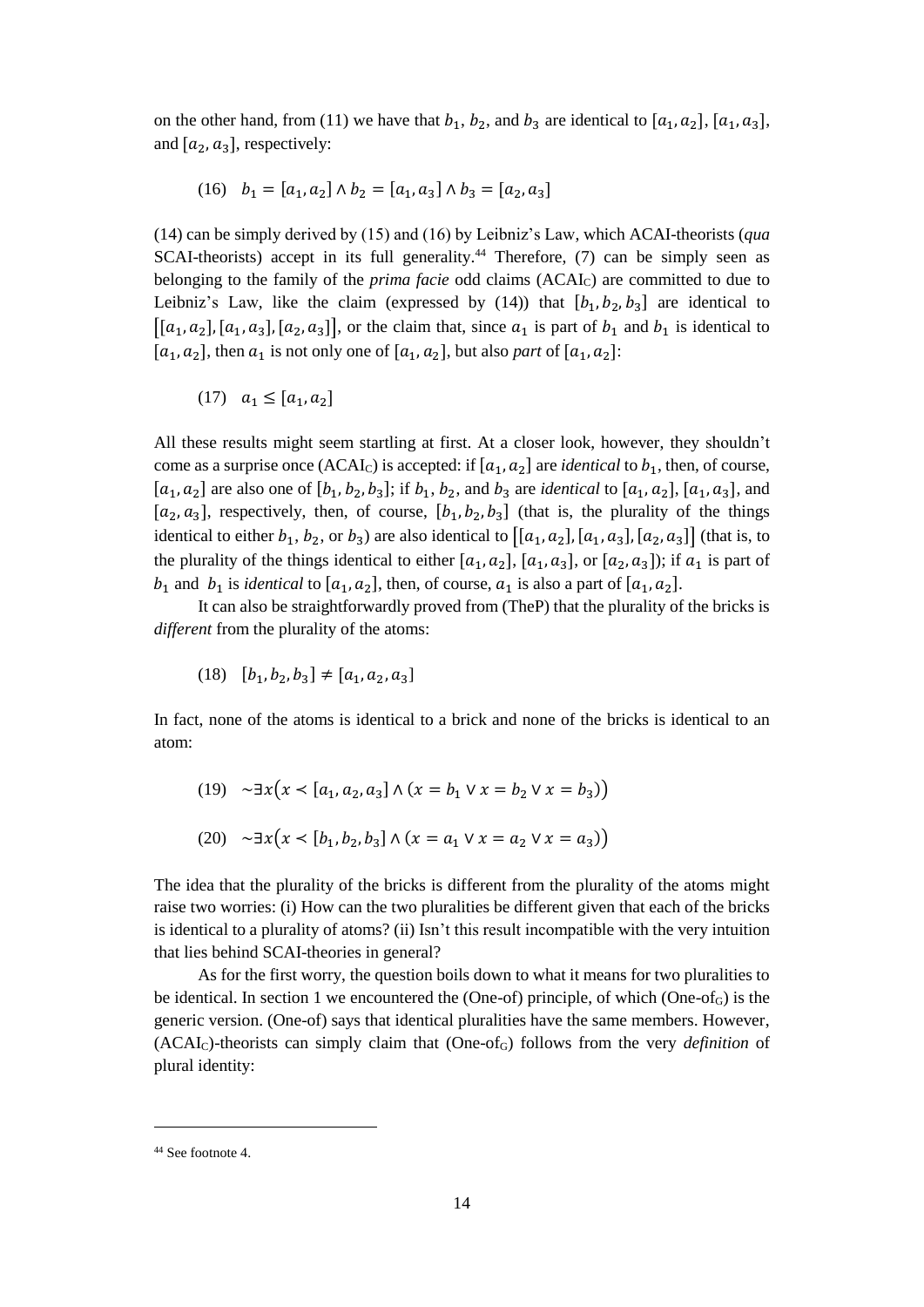(PI-def)  $xx = yy =_{df} \forall z (z \sqsubset xx \leftrightarrow z \sqsubset yy)^{45}$ 

According to (PI-def), *what it is* for the *xx* and the *yy* to be identical *is* to have the same members. Therefore, once (PI-def) is on board there should be no mystery as to why the plurality of the atoms and the plurality of the bricks are different: they contain different *members*. 46

As for the second worry, the wall, the bricks, and the atoms can be said to be the same 'portion of reality' in virtue of having the same 'atomic footprint' (Loss 2019: 15). Letting ' $\mathbb{P}^{x}$ ' stand for 'the plurality of atoms *x* is identical to', the notion of atomic footprint of a singular entity  $x$  (' $AF(x)$ ') and the notion of atomic footprint of a plurality  $[x_1, ..., x_n]$ of entities (' $AF([x_1, ..., x_n])$ ') can be defined as follows (where ' $\alpha_1 \cup ... \cup \alpha_n$ ' stands for the plurality containing, for each  $\alpha_m$  ( $1 \le m \le n$ ), either  $\alpha_m$ , if  $\alpha_m$  is an atom, or all the members of  $\alpha_m$ , if  $\alpha_m$  is a plurality of entities, and nothing else):

(AF(x)-def) if x is a composite entity, 
$$
AF(x) =_{df} \mathbb{P}^x
$$
  
if x is an atom,  $AF(x) =_{df} x$   
  
 $(AF(xx)-def)$   $AF([x_1, ..., x_n]) =_{df} AF(x_1) \cup ... \cup AF(x_n)$ 

It can be easily checked that the following holds:

 $\overline{\phantom{a}}$ 

(21)  $AF(c) = AF([b_1, b_2, b_3]) = AF([a_1, a_2, a_3])$ 

Therefore, also (ACAI<sub>C</sub>) can straightforwardly account for the innocence of mereology. The wall is 'nothing over and above' both the atoms and the bricks because, *in virtue of being identical to the atoms*, th

e atomic footprint of the wall is identical to the atomic footprint of *both* the bricks *and* the atoms.

Notice, finally, that even if (ACAI<sub>C</sub>)-theorists are committed to the existence of super-pluralities (in the sense specified above) they are *not* committed to the existence of *super*-super-pluralities, that is, pluralities having (proper) super-pluralities as members. For instance, the wall c is different from the super-plurality  $[[a_1, a_2], [a_1, a_3], [a_2, a_3]]$ . Therefore, one cannot consider a plurality having the wall  $c$  and a different wall  $d$  (having  $[e_1, e_2, e_3]$  as its atomic footprint) as members and argue that the plurality  $[c, d]$  is identical to the super-super-plurality  $\left\vert [[a_1, a_2], [a_1, a_3], [a_2, a_3]] , [[e_1, e_2], [e_1, e_3], [e_2, e_3]] \right\vert$ . More in general, it only follows from (ACAI<sub>C</sub>) that the only pluralities that are identical to a singular entity are plurality of atoms, which are clearly *not* super-pluralities. Therefore, although it does follow from (ACAIC) (and the fact that there are composite entities) that

<sup>45</sup> Authors that define plural identity along these include van Inwagen (1994: 211), Yi (1999: 84; 2006: 243; 2014: 175), and Cotnoir (2014: 19), among others.

<sup>&</sup>lt;sup>46</sup> The 'members' of the plurality of the bricks are such that they themselves contain some members. Notice, however, that this is not problematic in our case. In fact, within a framework that admits the existence of superpluralities (in the sense specified above) it appears highly plausible *not* to take the one-of relation to be transitive.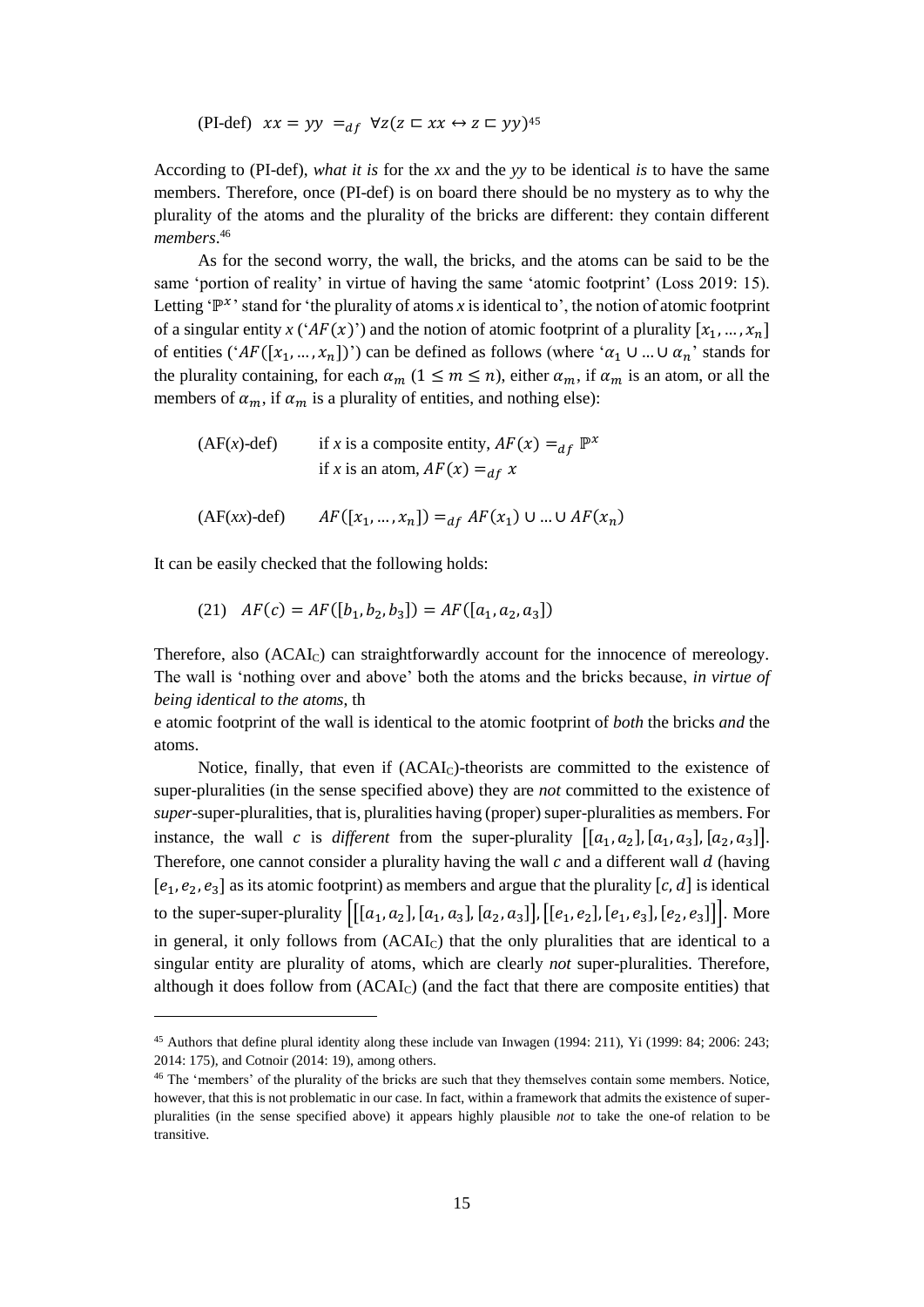there are pluralities containing pluralities of atoms, it doesn't follow that there are pluralities containing pluralities *of pluralities* of atoms.

# **5. Conclusion**

According to Sider (2014) and I (2019), SCAI-theorists must uphold some weak form of the plural comprehension principle. As I have suggested, it is wrong to consider this option to be damning for SCAI-theorists. In fact, at least SCAI-theorists embracing (ACP) as their plural comprehension principle appear to be perfectly in position to claim that, while their theory is cast by means of the most joint-carving plural quantifier (which quantifies only over pluralities of fundamental entities), the standard 'unrestricted' plural comprehension principle (CMP) is expressed by means of a less joint-carving plural quantifier. Finally, as I have argued in section 4, ACAI-theorists appear to be forced to allow the existence of 'super-pluralities' in their theory, that is, pluralities having proper pluralities as 'members'. However, this seems to be a price that may be well worth paying in order to have *both* an innocent mereology *and* the full power of plural quantification.<sup>47</sup>

**Acknowledgements** I have presented parts of this paper at the workshop *Identity, extensionality and constitution* at the University of Leiden and at the *Forschungskolloquim* at the Philosophy department at the University of Hamburg. I am very grateful to the audiences in both occasions for their valuable feedback. I am also very grateful to three anonymous referees for providing insightful comments which greatly helped improve the paper.

## **References**

 $\overline{\phantom{a}}$ 

Baxter, D. (1988). Many-one identity. *Philosophical Papers* 17(3): 193-216.

Bennett, K. (2015). Perfectly understood, unproblematic, and certain: Lewis on mereology. Loewer, B. & Schaffer, J. (eds.) *A Companion to David Lewis*. Wiley-Blackwell: 250-61.

- Bøhn, E. D. (2014). Unrestricted Composition as Identity. In D. Baxter & A. Cotnoir (eds.), *Composition as Identity*. Oxford: Oxford University Press. pp. 143-65.
- Bøhn, E.D. (2019). Composition as identity: pushing forward. *Synthese*. https://doi.org/10.1007/s11229-019-02193-x
- Boolos, G. (1984). To Be is to be a Value of a Variable (or to be Some Values of Some Variables). *The Journal of Philosophy*, 81(8): 430-449.
- Boolos, G. (1985). Nominalist Platonism. *Philosophical Review*, 94(3): 327–344

Bricker, P. (2016). Composition as a Kind of Identity. *Inquiry: An Interdisciplinary Journal of Philosophy* 59(3): 264-294.

<sup>&</sup>lt;sup>47</sup> Concerning the relation between Composition as Identity and higher-order plural quantification it is interesting to notice in his version of count-relative SCAI, Cotnoir (2013) employs a semantics according to which the denotation of a singular term is a set of atoms, while the denotation of a plural term is a set of sets of atoms. However, he claims that 'hyperplurals' could also be used instead of sets: 'For those with ontological qualms about using set theory for semantics, the semantics could be done using hyperplurals; but given the relative unfamiliarity with higher-order plural quantification, the set-theoretic interpretation will serve as a useful guide.' (Cotnoir 2013: 301).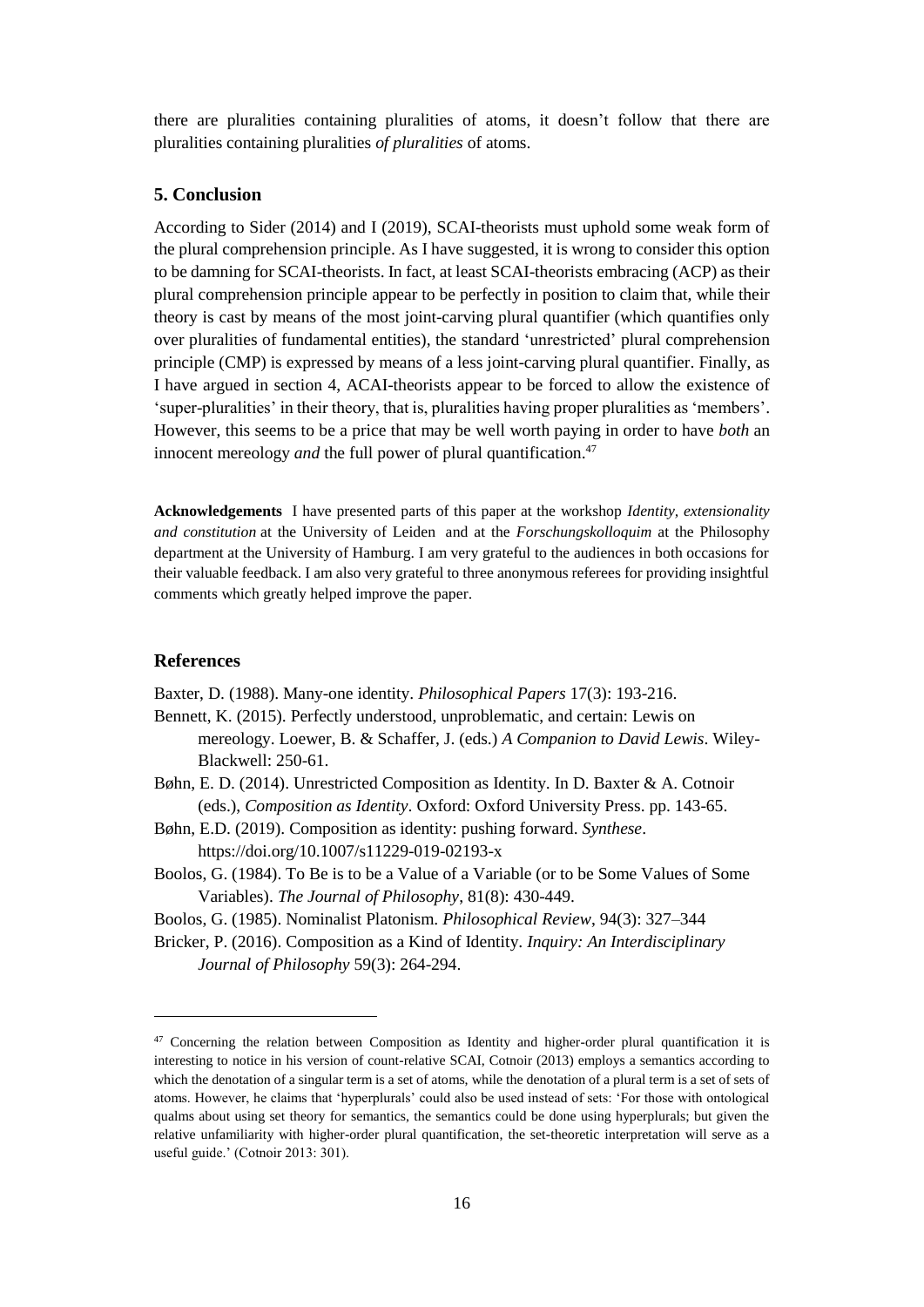- Bricker, P. (2019). Composition as identity, Leibniz's law, and slice-sensitive emergent properties. *Synthese*. https://doi.org/10.1007/s11229-019-02106-y
- Calosi, C. (2016). Composition is identity and mereological nihilism. *The Philosophical Quarterly* 263: 219-35.
- Calosi, C. (2018). Failure or Boredom: The Pendulum of Composition as Identity. *American Philosophical Quarterly* 55(3): 281-292.
- Cotnoir, A. (2013). Composition as general identity. In K. Bennett & D. Zimmerman (Eds.), *Oxford studies in metaphysics* (Vol. 8, pp. 295–322). Oxford: Oxford University Press
- Cotnoir, A. (2014). Composition as identity: framing the debate. In D. Baxter and A. Cotnoir (eds.) *Composition as Identity*, 3–23. Oxford: Oxford University Press.
- Gruszczyński, R. (2015). On mereological counterparts of some principle[s] for sets. *Logique et Analyse* 232: 535-546.
- Hawley, K. (2014). Ontological innocence. In D. Baxter and A. Cotnoir (eds) *Composition as Identity*, Oxford: OUP: 70-89.
- Hazen, A. (1997). Relations in Lewis's framework without atoms. *Analysis* 57(4): 243–48.
- Hovda, P. (2009). What is classical mereology? *Journal of Philosophical Logic*, 38(1), 55–82.
- Javier-Castellanos, A. (2019). Quantifier Variance, Ontological Pluralism and Ideal Languages. *Philosophical Quarterly* 69(275): 277-293.
- Linnebo, Ø. (2016). Plurals and modals. *Canadian Journal of Philosophy* 46: 654-76.
- Linnebo, Ø. (2017). Plural quantification, *The Stanford Encyclopedia of Philosophy* (Summer 2017 Edition), E. Zalta (ed.),
	- URL=<https://plato.stanford.edu/archives/sum2017/entries/plural-quant/>.
- Linnebo, Ø. and Nicolas, D. (2008). Superplurals in English. *Analysis* 68(3): 186–97.
- Loss, R. (2016). Parts ground the whole and are identical to it. *Australasian Journal of Philosophy*, 94(3): 489-98.
- Loss, R. (2018). A sudden collapse to nihilism. *The Philosophical Quarterly* 68: 370–75.
- Loss, R. (2019). On atomic composition as identity. *Synthese*. doi.org/10.1007/s11229- 019-02295-6.
- Loss, R. (2020) Correction to: On atomic composition as identity. *Synthese*. https://doi.org/10.1007/s11229-020-02617-z
- McDaniel, K. (2010). Composition as identity does not entail universalism. *Erkenntnis* 73: 97–100.
- McKay, T. (2006). *Plural Predication*. Oxford: Oxford University Press.
- Moltmann, F. (2016). Plural Reference and Reference to a Plurality. Linguistic Facts and Semantic Analyses. In M. Carrara, A. Arapinis & F. Moltmann (eds.), *Unity and Plurality. Logic, Philosophy, and Semantics*. Oxford: Oxford University Press. pp. 93- 120.
- Oliver, A. and Smiley, T. (2013). *Plural Logic*. Oxford: Oxford University Press.
- Payton, J. D. (2019). How to identify wholes with their parts. *Synthese*.
	- https://doi.org/10.1007/s11229-019-02191-z.
- Rayo, A. (2006). Beyond Plurals, in Rayo and Uzquiano (eds.), *Absolute Generality*. Oxford: Oxford University Press: 220–54.
- Schaffer, J. (2010). Monism: The Priority of the Whole. *Philosophical Review*, 119: 31– 76.